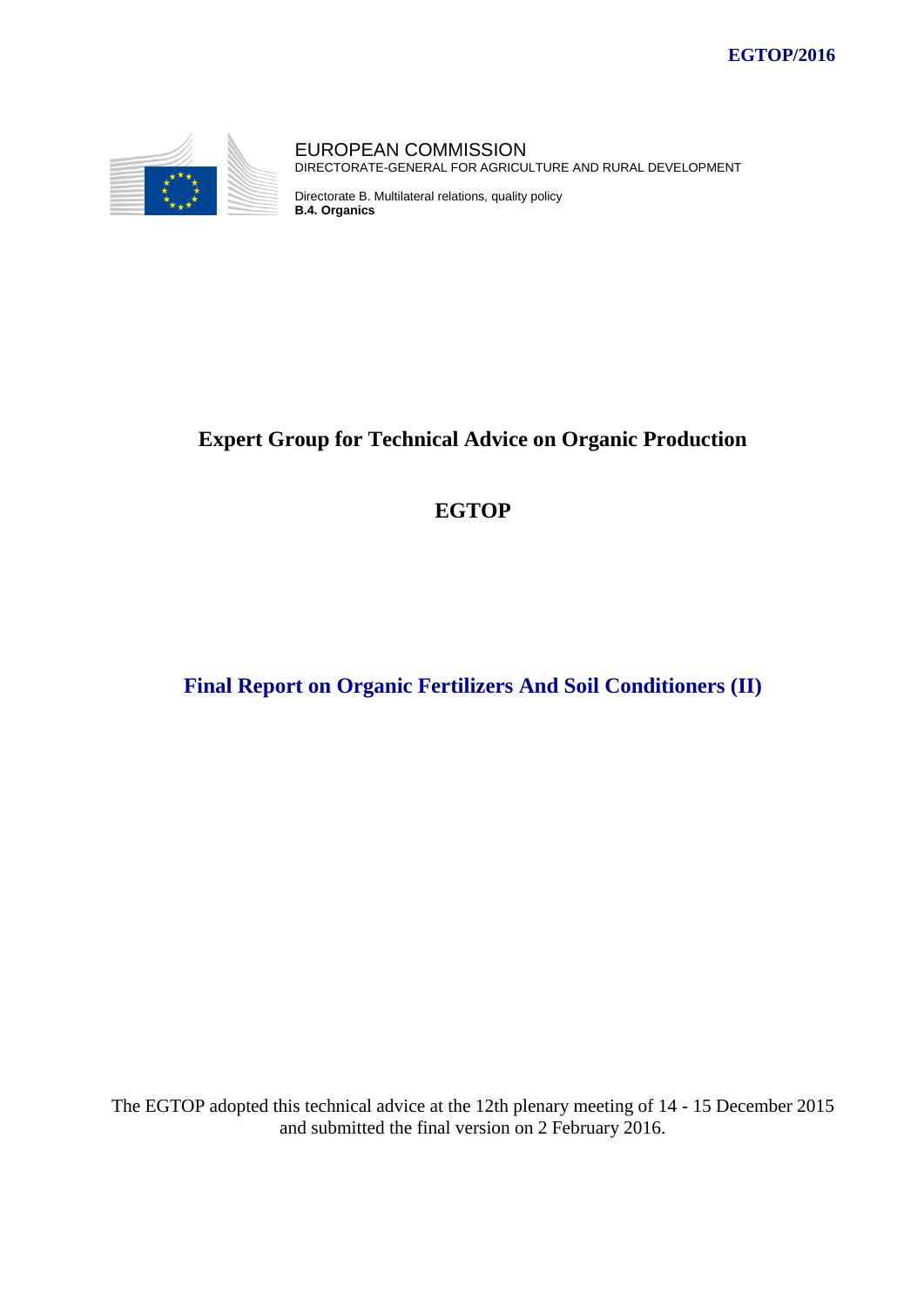#### *About the setting up of an independent expert panel for technical advice*

With the Communication from the Commission to the Council and to the European Parliament on a European action plan for organic food and farming adopted in June 2004, the Commission intended to assess the situation and to lay down the basis for policy development, thereby providing an overall strategic vision for the contribution of organic farming to the common agricultural policy. In particular, the European action plan for organic food and farming recommends, in action 11, establishing an independent expert panel for technical advice. The Commission may need technical advice to decide on the authorisation of the use of products, substances and techniques in organic farming and processing, to develop or improve organic production rules and, more in general, for any other matter relating to the area of organic production. By Commission Decision 2009/427/EC of 3 June 2009, the Commission set up the Expert Group for Technical Advice on Organic Production.

#### *EGTOP*

The Group shall provide technical advice on any matter relating to the area of organic production and in particular it must assist the Commission in evaluating products, substances and techniques which can be used in organic production, improving existing rules and developing new production rules and in bringing about an exchange of experience and good practices in the field of organic production.

#### *EGTOP Permanent Group*

- Keith Ball
- Michel Bouilhol
- Jacques Cabaret
- Roberto García Ruiz
- Sonya Ivanova-Peneva
- Nicolas Lampkin
- Giuseppe Lembo
- Lizzie Melby Jespersen
- Evangelia Nikolaos Sossidou
- Bernhard Speiser
- Wijnand Sukkel
- Fabio Tittarelli

#### *Contact*

**European Commission - Agriculture and Rural Development**

**Directorate B: Multilateral relations, quality policy**

**Unit B4 – Organics Office L130 – 03/232 B-1049 BRUSSELS BELGIUM Functional mailbox: agri-exp-gr-organic@ec.europa.eu**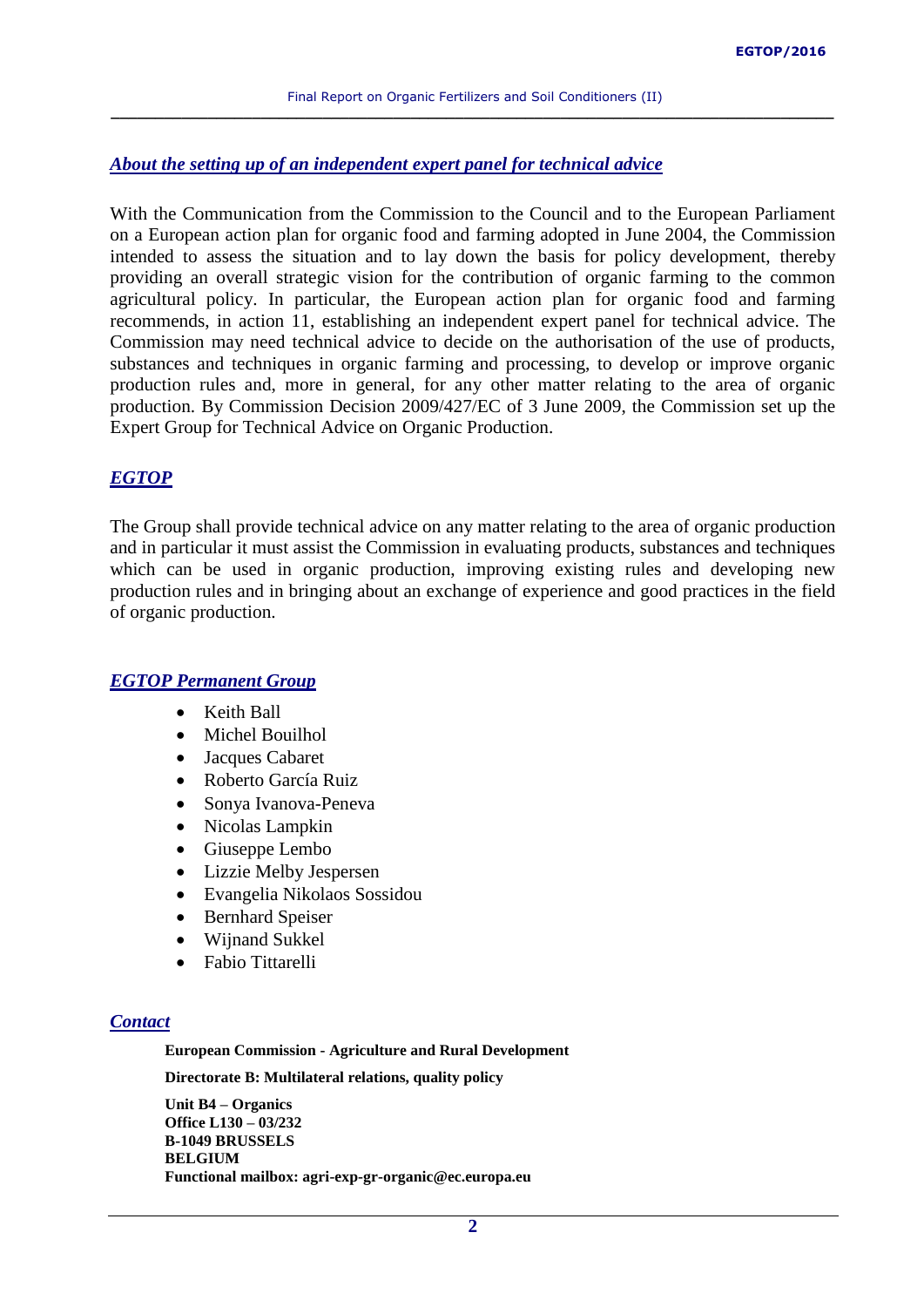The report of the Expert Group presents the views of the independent experts who are members of the Group. They do not necessarily reflect the views of the European Commission. The reports are published by the European Commission in their original language only. [http://ec.europa.eu/agriculture/organic/home\\_en](http://ec.europa.eu/agriculture/organic/home_en)

# *ACKNOWLEDGMENTS*

Members of the Group are acknowledged for their valuable contribution to this technical advice. The members are:

Permanent Group members:

- Keith Ball
- Michel Bouilhol
- Jacques Cabaret
- Roberto Garcia Ruiz
- Sonya Ivanova-Peneva
- Nicolas Lampkin
- Giuseppe Lembo
- Lizzie Melby Jespersen
- Evangelia Nikolaos Sossidou
- Bernhard Speiser
- Wijnand Sukkel
- Fabio Tittarelli

Sub-Group members:

- Fabio Tittarelli (chair)
- Roberto García Ruiz (rapporteur)
- Roger Hitchings
- Eckhard Reiners

With regard to their declared interests, the following members did not participate in the adoption of conclusions on the substances mentioned below:

• **Roger Hitchings** (Struvite).

External experts:

Alfred Berner

Observers: none

Secretariat:

- João Onofre
- Luis Martín Plaza
- Stefanie Noe
- Marina Predic Runtevska

All declarations of interest of Permanent Group members are available at the following webpage: [http://ec.europa.eu/agriculture/organic/home\\_en](http://ec.europa.eu/agriculture/organic/home_en)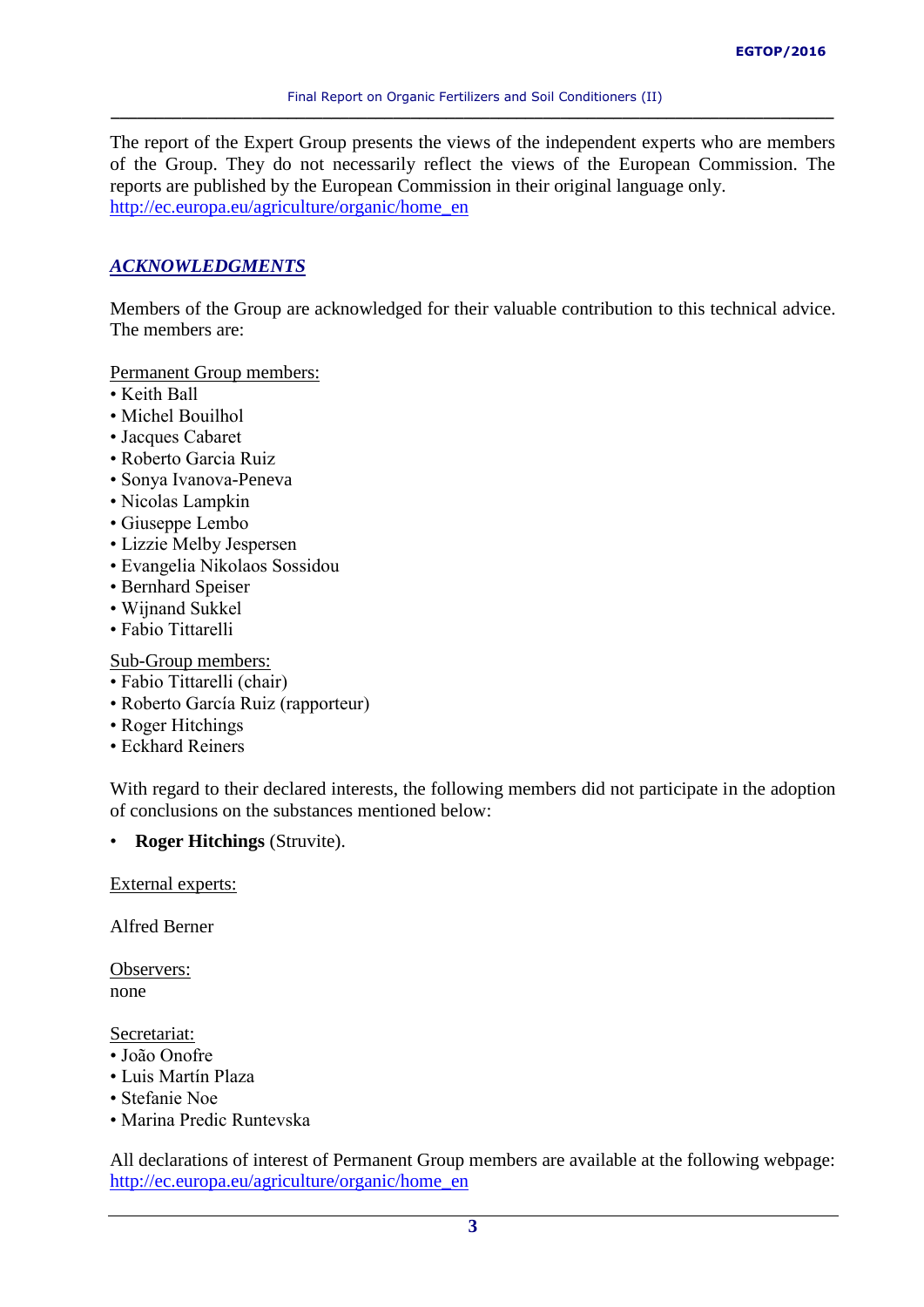# **TABLE OF CONTENTS**

| 2. |                                                                                              |  |
|----|----------------------------------------------------------------------------------------------|--|
| 3. |                                                                                              |  |
| 4. |                                                                                              |  |
|    |                                                                                              |  |
|    | 4.2 STRUVITE (MAGNESIUM AMMONIUM PHOSPHATE HEXAHYDRATE) ---------------------------- 12      |  |
|    |                                                                                              |  |
|    | 4.4 ON THE POSSIBILITY OF THE REUSE OF PRODUCTS FROM HUMAN WASTES ----------------------17   |  |
|    |                                                                                              |  |
|    |                                                                                              |  |
|    |                                                                                              |  |
|    |                                                                                              |  |
|    | 4.9 ADDITIVES AND PRESERVATIVES IN COMMERCIAL FERTILIZERS-------------------------------- 26 |  |
|    | 4.10 SPECIFICATIONS OF USE CATEGORIES IN ANNEX I TO REGULATION (EC) NO 889/2008 ---- 27      |  |
|    | 4.11 SPECIFICATIONS OF LIMITS OF HEAVY METALS IN CATEGORIES IN ANNEX I TO REGULATION         |  |
|    |                                                                                              |  |
|    |                                                                                              |  |
|    | 4.13 ON HAVING A FAST-TRACK REVIEW PROCEDURE FOR NON-PROBLEMATIC (UNCOMPLICATED)             |  |
|    |                                                                                              |  |
| 5. |                                                                                              |  |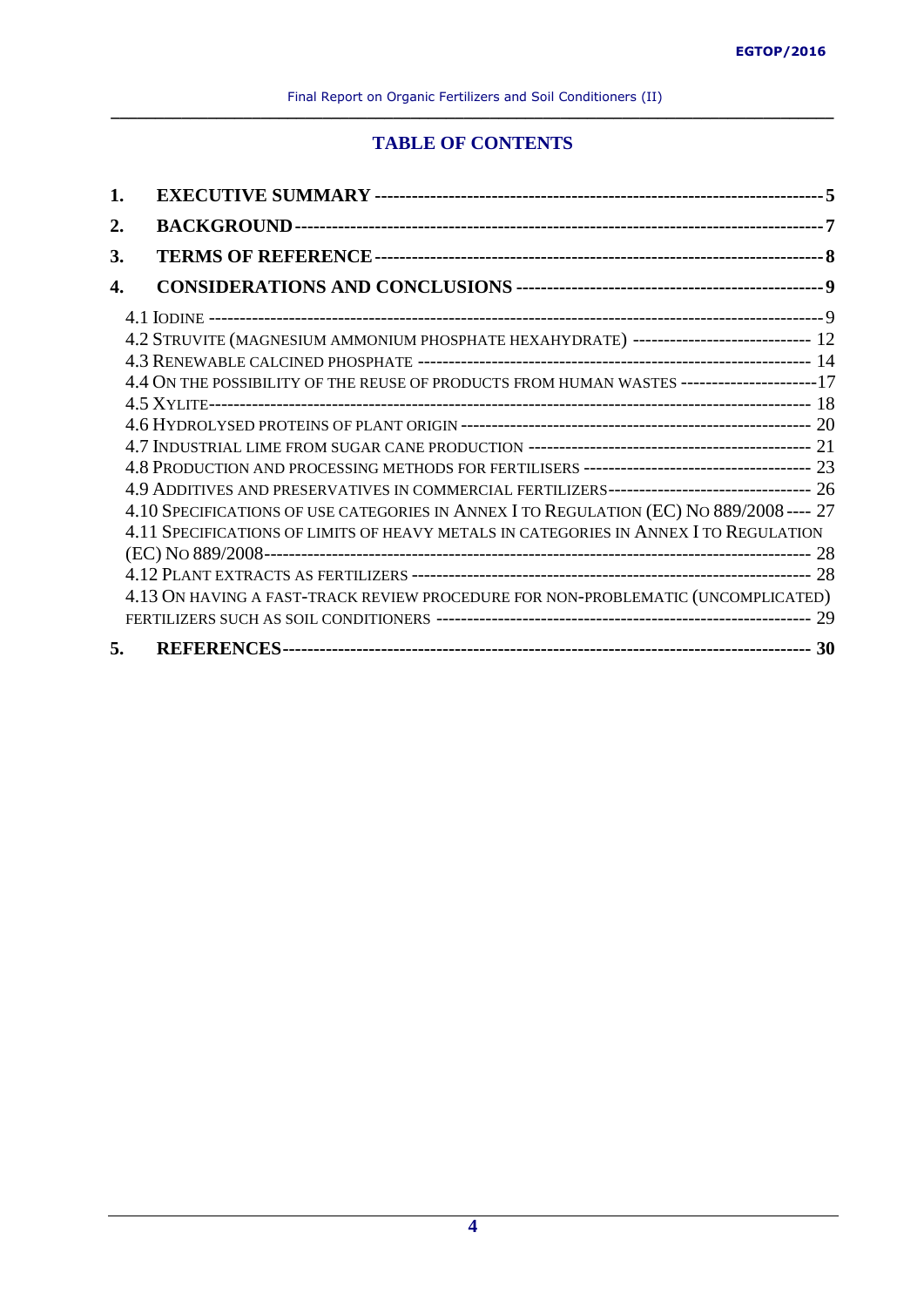### **1. EXECUTIVE SUMMARY**

<span id="page-4-0"></span>The Expert Group for Technical advice on Organic Production (EGTOP), hereinafter called "the Group", has considered whether the use of the substances in the second EGTOP fertilizers and soil conditioners mandate is in line with the objectives, criteria and principles as well as the general rules laid down in Council Regulation (EC) No 834/20071 and, hence, can be authorised to be used in organic production under the EU organic farming legislation. The Group concludes, on the basis of the knowledge available in the Group, the information gathered, the information provided in the dossiers from the Member states and by the Commission that:

The use of **iodine** as a fertilizer is NOT in line with the objectives, criteria and principles of organic farming and should not be included in Annex I to Commission Regulation (EC) No 889/2008<sup>2</sup>.

**Struvite** cannot be included in Annex I to Regulation (EC) No 889/2008 because it is not authorised under Regulation (EC) No 2003/2003 at the present time. The Group concluded that the use of Struvite as a fertilizer should be considered to be in line with the objectives, criteria and principles of organic farming, although this is not specifically covered by the current Regulation. If Struvite were authorized under Reg (EC) 2003/2003, the Group recommends that it should be included in Annex I provided that the method of production ensures hygienic and pollutant safety.

**Renewable calcined phosphate** cannot be included in Annex I to Regulation (EC) No 889/2008 because it is not authorised in Regulation (EC) No 2003/2003, at the present time. The Group concluded that the use of renewable calcined phosphate as a fertilizer should be considered to be in line with the objectives, criteria and principles of organic farming, although this is not specifically covered by the current Regulation. If renewable calcined phosphate were authorized under Reg (EC) 2003/2003, the Group recommends that it should be included in Annex I with the following restrictions: (i) produced from municipal waste water sludge; (ii) Cr (VI) not detectable and (iii) other heavy metal contamination is minimised.

The Group considers that, while Articles 4 and 5(c) of Regulation (EC) No 834/2007 do not include human wastes, they do not specifically exclude them either. Products from human wastes have not previously been included in Annex I to Regulation (EC) No 889/2008. The Group believes there is no conflict in theory with the recycling of human wastes in organic farming but that their exclusion is due to concerns about potential pathogens and other contaminants. If necessary, the EU organic regulation should include specific mention of the principle of recycling human wastes subject to meeting hygiene and pollutant standards, for example by amending Article 5(c) of 834/2007 to include reference to human wastes.

**Xylite** is in line with the objectives, criteria and principles of organic production and should be added in Annex I to Regulation (EC) No 889/2008 with the following restriction: Only if obtained as by-product of mining activities (e.g. by-product of brown coal mining).

 $\overline{a}$ 

<sup>&</sup>lt;sup>1</sup> Council Regulation (EC) No 834/2007 of 28 June 2007 on organic production and labelling of organic products and repealing Regulation (EEC) No 2092/91 (OJ L 189, 20.7.2007, p. 1)

<sup>&</sup>lt;sup>2</sup> Commission Regulation (EC) No 889/2008 of 5 September 2008 laying down detailed rules for the implementation of Council Regulation (EC) No 834/2007 on organic production and labelling of organic products with regard to organic production, labelling and control (OJ L 250, 18.9.2008, p.1)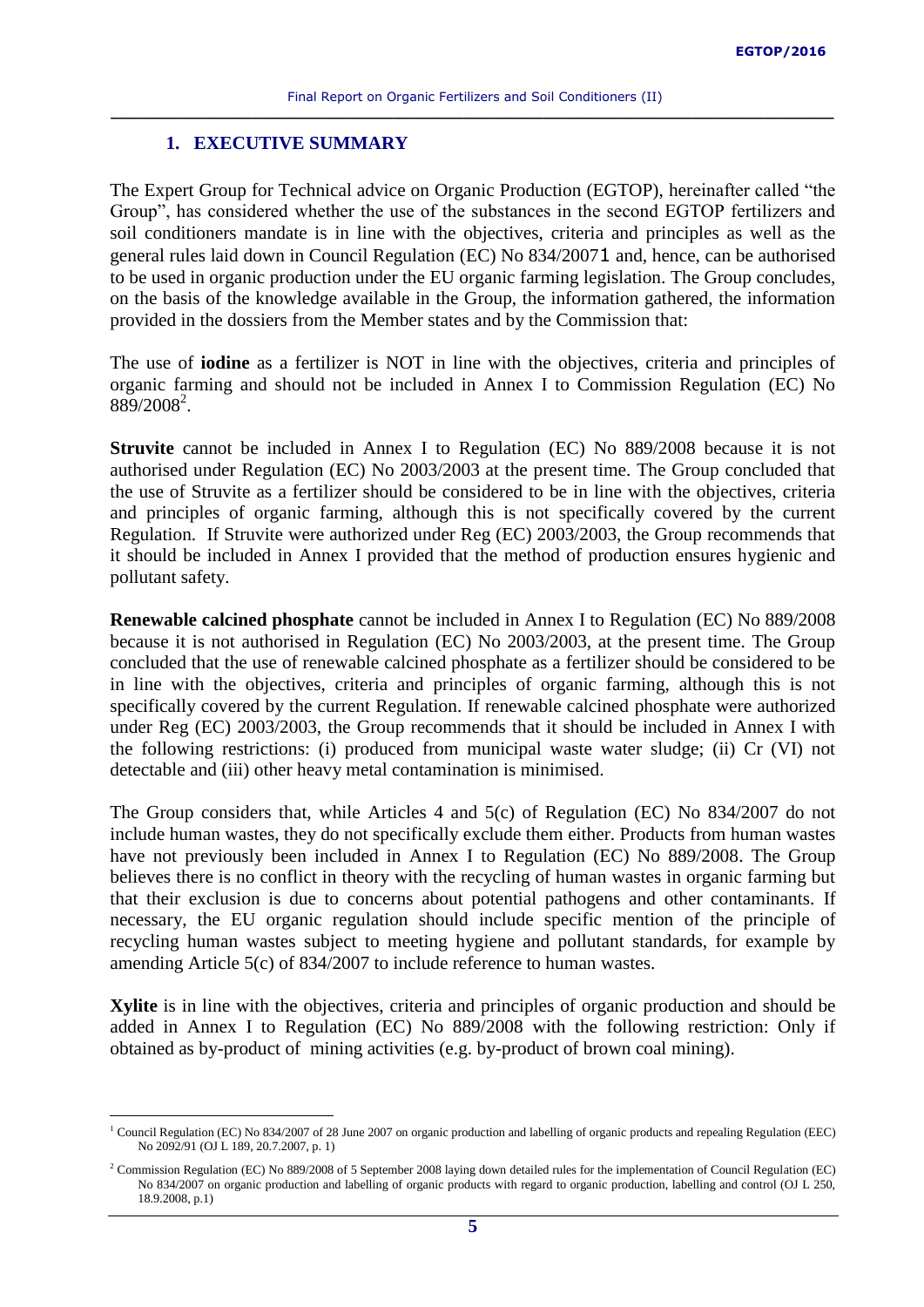**Hydrolysed proteins of plant origin** are in line with the objectives of organic farming and should be included in Annex I to Regulation (EC) No 889/2008. The restriction imposed to hydrolysed proteins of animal origin (not to be applied to edible parts of the crop) should not be imposed to this material.

**Industrial lime from sugar cane production** is in line with the objectives of organic farming and should be included in Annex I to Regulation (EC) No 889/2008. The Group proposes to amend the specific conditions for industrial lime from sugar production in Annex I to Regulation (EC) No 889/2008. Therefore it should now read "By-product of sugar production from sugar beet and sugar cane".

The Group was further asked by the Commission to give advice on:

i) production and processing methods commonly applied to fertilizers;

ii) additives and preservatives in commercial fertilizers;

iii) specification of use categories in Annex I to Regulation (EC) No 889/2008;

iv) specification of limits of heavy metals in categories in Annex I to Regulation (EC) No 889/2008;

v) plant extract as fertilizers;

vi) a fast-track reviewed procedure for non-problematic fertilizers such as soil conditioners.

**Re i)**: In the Group's opinion, composting, fermentation and other forms of biological degradation of organic matter, including the use of GMO-free microorganisms and fauna, are natural processes and should be allowed for all substances mentioned in Annex I to Regulation (EC) No 889/2008.

In the Group's opinion, mechanical and physical processing methods, except those producing nanoparticles and other methods of micronization, should be allowed for all raw materials mentioned in Annex I to Regulation (EC) No 889/2008. Methodologies producing nanoparticles and other techniques of micronization should not be automatically allowed, but should be evaluated on a case by case basis with a dossier provided by a Member State. In the Group's opinion, dehydration should be allowed for all raw materials mentioned in Annex I to Regulation (EC) No 889/2008. As regards pyrolysis, the Group agrees with the use of this method, but is concerned about the potential negative side effects as a consequence of the mismanagement of the process. For this reason, products obtained from pyrolysis should not automatically be approved but a dossier should be submitted for evaluation. Combustion should remain allowed but any additional products obtained from combustion should be evaluated according to the established procedures. The Group has no objections to the use of water and enzymes (provided that they are not produced by GMO). As regards acids, alkalis or organic solvents, the Group considers that these should not be generally authorised. The use of such substances should be authorised only after case by case evaluation. To ensure a smooth transition to the principles outlined here, the Group suggests that processing methods not mentioned in this chapter should remain authorised for a transitional period of  $2 - 3$  years. During this period, the sector may evaluate alternative production methods from the list mentioned here. If these are unsuccessful, a dossier for the authorization of additional production methods will have to be submitted.

**Re ii)**: There are no specific references for additives and preservatives in the EU organic regulations. Therefore, the Group has no legal basis for producing a list of permitted preservatives for fertilizers. The Group considers that substances in Annex I to Regulation (EC) No 889/2008 can be used as agronomic additives either as single substances or combination of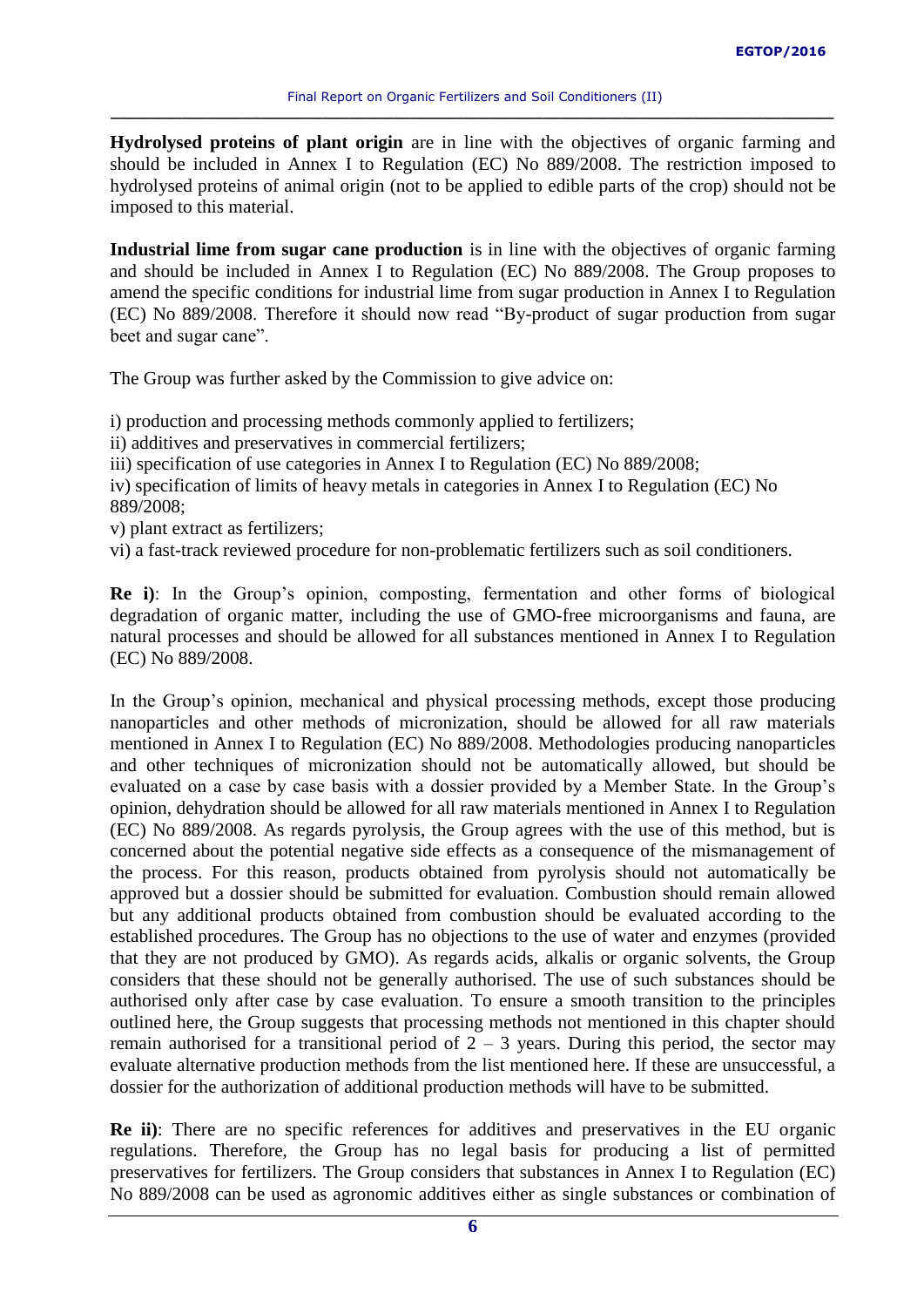substances. This is an issue that should be discussed in the future and the Group recommends that the Commission discusses it in the event that Regulation (EC) No 2003/2003 is revised. However, as a general rule, in the Group's opinion a technological additive should not normally be present in organic fertilizers and should only be used when there is a clearly demonstrated need. For example, technological additives may be necessary in some liquid fertilizers. As far as Leonardite – Potassium humate is concerned, the Group considers this as a specially processed form of leonardite (which is already authorized). Since the production and processing methods and the additives and preservatives utilized were not reported in the provided dossier, the Group could not evaluate the product.

**Re iii)**: In the Group's opinion, the three categories "Composted or fermented mixture of household waste", "Composted or fermented mixture of vegetable matter" and "Biogas digestate containing animal by-products co-digested with material of plant or animal origin", should be kept as they are in the last revision of Annex I to Regulation (EC) No 889/2008.

**Re iv)**: The Group considers that no additional limits of heavy metals in existing categories of Annex I to Regulation (EC) No 889/2008 are needed, but strongly affirms the need that at European level, any limit on heavy metal is determined as a result of the application of a rigorous scientific methodology. In the Group's opinion, a holistic and comprehensive approach which takes into account the contributions of all the steps of the production chain can be successful in the reduction of the total load of heavy metals applied to agricultural soils.

**Re v)**: In the Group's opinion, plant extracts as fertilizers are considered to be covered under the category of *Products and by-products of plant origin for fertilizers* of Annex I to Regulation (EC) No 889/2008. Regarding plant extracts, the Group has no objections to the use of water and enzymes (provided that they are not produced by GMO). In order to achieve the desired effect as plant strengthener/biostimulant, it may sometimes be necessary to carry out the extraction with acids, alkalis or organic solvents. In these cases, the Group recommends that acids, alkalis or organic solvents may be used, because of the potential positive effects of plant strengthening on organic production.

**Re vi)**: In the Group's opinion the term 'non-problematic' (uncomplicated or "less problematic") is too subjective and potentially misleading. In the Group's opinion it is crucial that the approval of substances authorized as organic fertilizers and soil conditioners remains fully under the control of the current procedure. Thus, the disadvantages of the proposed fast-track review of approval are considered to carry more weight than the advantages. In the group's opinion all proposed inputs should be equally evaluated but the overall process should be speeded up.

# <span id="page-6-0"></span>**2. BACKGROUND**

In recent years, several Member States have submitted dossiers under the second subparagraph of Article 21(2) of Regulation (EC) No 834/2007 concerning the possible inclusion, deletion or change of conditions of use of a number of substances in Annex I to Regulation (EC) No 889/2008, or more generally, on their compliance with the abovementioned legislation. Furthermore, several Member States have also requested an evaluation of some techniques used in fertilizer production in terms of their usefulness to and compliance with the EU organic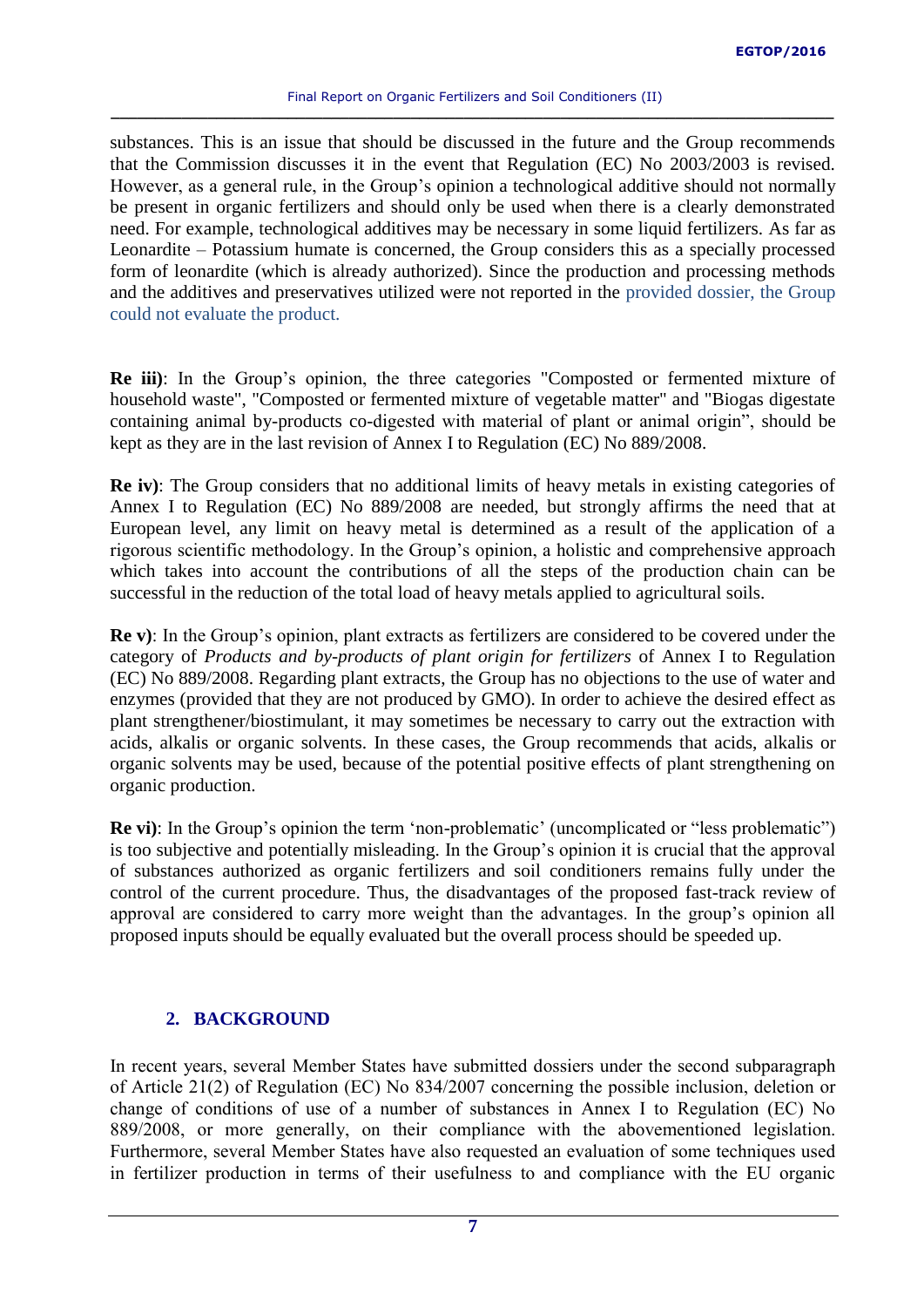farming legislation. Therefore, the Group is requested to prepare a report with technical advice on the matters included in the terms of reference.

# <span id="page-7-0"></span>**3. TERMS OF REFERENCE**

In the light of the most recent technical and scientific information available to the experts, the Group is requested:

1. To answer if the use of the substances listed below are in line with the objectives, criteria and principles as well as the general rules laid down in Regulation (EC) No 834/2007 and, hence, can be authorised for use in organic production under the EU organic farming legislation:

− LT dossier (2009): Iodine as a fertilizer.

- − AT dossier (2011): Renewable calcined phosphate as a fertilizer.
- − AT dossier (2011): Xylite as a soil enhancer.
- − EL dossier (2012): Amino 16, mixture of amino acids as a soil conditioner.
- − UK dossier (2014): Struvite (Magnesium ammonium phosphate hexahydrate) as a fertilizer.
- PT dossier (2014): Industrial lime from sugar cane production as a soil enhancer.

2. To assess which of the production and processing methods commonly applied to fertilizers, like simple processes and treatments (e.g. drying, chopping, composting and fermentation) or more sophisticated techniques (e.g. micronization in High-Tech-Nano mills), used in EU organic farming, in particular the processing of by-products of plant and animal origin, are in line with the organic farming principles and which ones should be rejected. In addition, The Group is asked to evaluate to which degree additives and preservatives in commercial fertilizers for organic production may be accepted. In relation to this question, Czech Republic submitted a dossier regarding Leonardite – Potassium humate (which is already authorised) to be used in liquid as well as in raw form.

3. Also it is proposed that the group assesses whether it would make sense to group in a single category the currently separated categories "Composted or fermented mixture of household waste", "Composted or fermented mixture of vegetable matter" and "Biogas digestate containing animal by-products co-digested with material of plant or animal origin as listed in Annex I".

Lastly, the group is asked whether it would be appropriate to propose limits of heavy metals for relevant categories of fertilisers in Annex I to Regulation (EC) No 889/2008 in a similar way to "composted or fermented mixture of household waste" and "sapropel".

4. DK question about plant extracts: To which degree are these covered by annex I to Regulation (EC) 889/2008? If accepted as fertilisers, should specific extraction methods be required or prohibited?

5. The Group is also asked to give its opinion about having a fast-track reviewed procedure for the less problematic substances such as soil conditioners.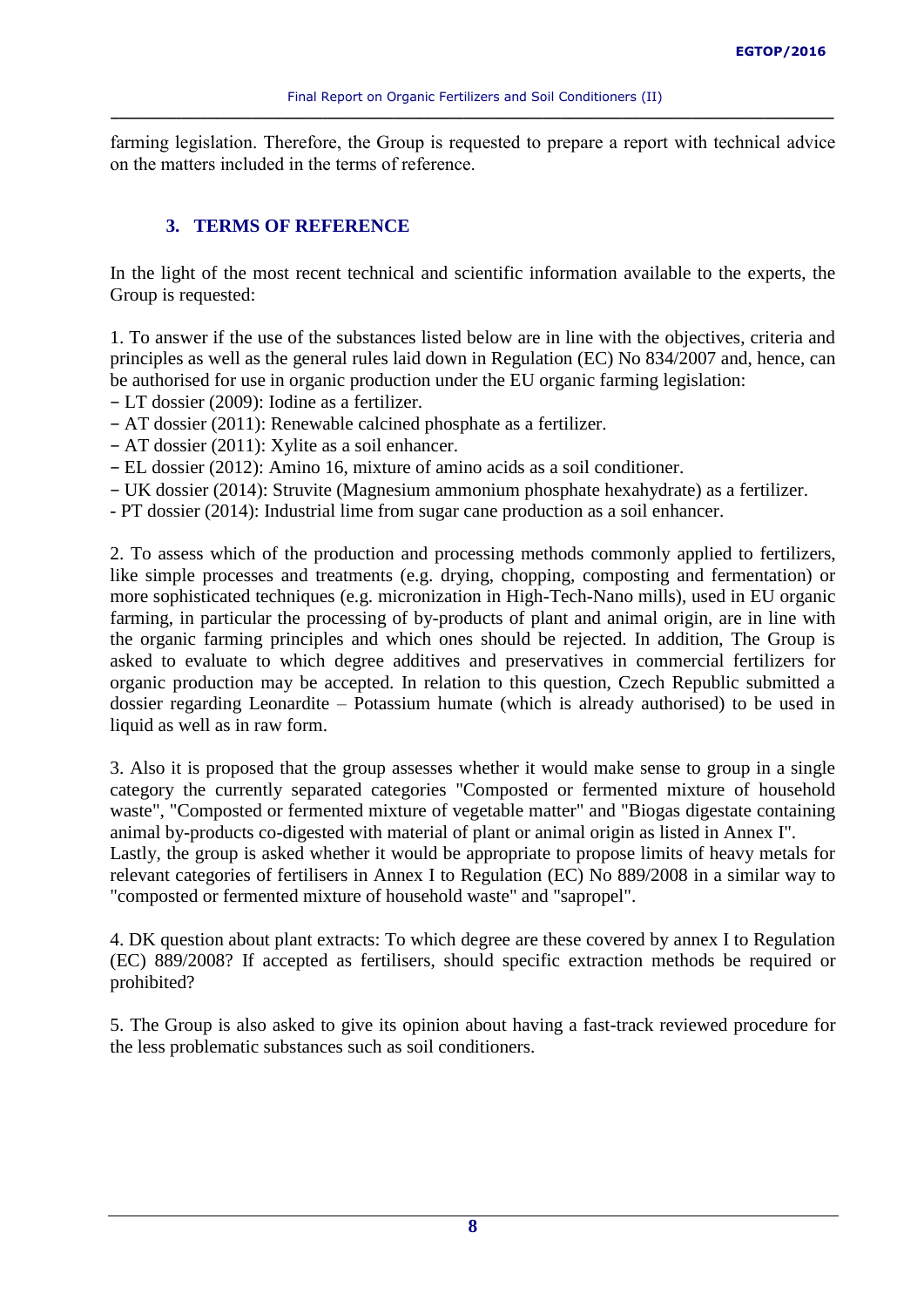# <span id="page-8-1"></span><span id="page-8-0"></span>**4. CONSIDERATIONS AND CONCLUSIONS**

# **4.1 Iodine**

# *Introduction, scope of this chapter*

The dossier of the Member State asks for the inclusion of iodine as a microelement in Annex I to Regulation (EC) No 889/2008 for organic production although the dossier proposes its use as an integral part of a commercial product. In the group's opinion the dossier focused on the description of the commercial product rather than on iodine. According to the request, biologically active iodine acts in the commercial product as a sterilizer. Sterilizers are biocides, and are not listed in Annex I to Regulation (EC) No 889/2008. This evaluation is concerned with iodine as fertilizer.

Iodine is an element found in nature in several valence states and in a range of inorganic and organic forms including iodide ( $I$ ), iodate ( $I$ O<sub>3</sub><sup>-</sup>), element iodine ( $I_2$ ) and organic iodine (Shetaya et al., 2012), and its forms depend partly on pH and the redox status of the surrounding environment (Shetaya et al., 2012).

Iodine is an essential trace element for human and animal health, which is used by the thyroid gland in the production of hormones which control a range of physiological processes, but it is not an essential plant nutrient.

# *Authorization in general production and in organic production*

Iodine is not listed as a fertilizer in Regulation (EC) No 2003/2003. In organic Regulation (EC) No 889/2008, iodine is mentioned in Annex VI (Feed additives used in animal nutrition 3b E2 Iodine: — calcium iodate, anhydrous.

# *Agronomic use, technological or physiological functionality for the intended use*

Plants take up iodine even though it is not a plant nutrient. Crop species show variable efficiency in plant iodine uptake (Landini et al., 2012). Increasing iodine applications to the soils can result in an enhanced iodine accumulation in crops (Landini et al., 2012). The request for the inclusion of iodine in Annex I to Regulation (EC) No 889/2008 is intended as a sterilizing component of the commercial product consisting of a mix of biohumus (liquid water soluble material obtained by separating dry and liquid parts of vermicompost), saccharose and biologically active iodine. According to the annex of the dossier, the annual application rate of iodine within the commercial products in experiments for different crops ranged from  $0.2$  to  $1.5$  mg I ha<sup>-1</sup>.

# *Necessity for intended use, known alternatives*

The Group considers that there is no specific necessity for the use of iodine as an essential plant nutrient. The request for the inclusion of iodine as a microelement in Annex I to Regulation (EC) No 889/2008 is not consistent with Article 16(2)(a) and (d) of Regulation (EC) No 834/2007, since iodine is not a required external input.

Manures and composts are already authorized in Annex I to Regulation (EC) No 889/2008 and these can contain significant amount of the different species of iodine. For instance, it has been reported that dried poultry manure contains about  $0.5 \text{ mg kg}^{-1}$  of iodine (Ghaly and MacDonald,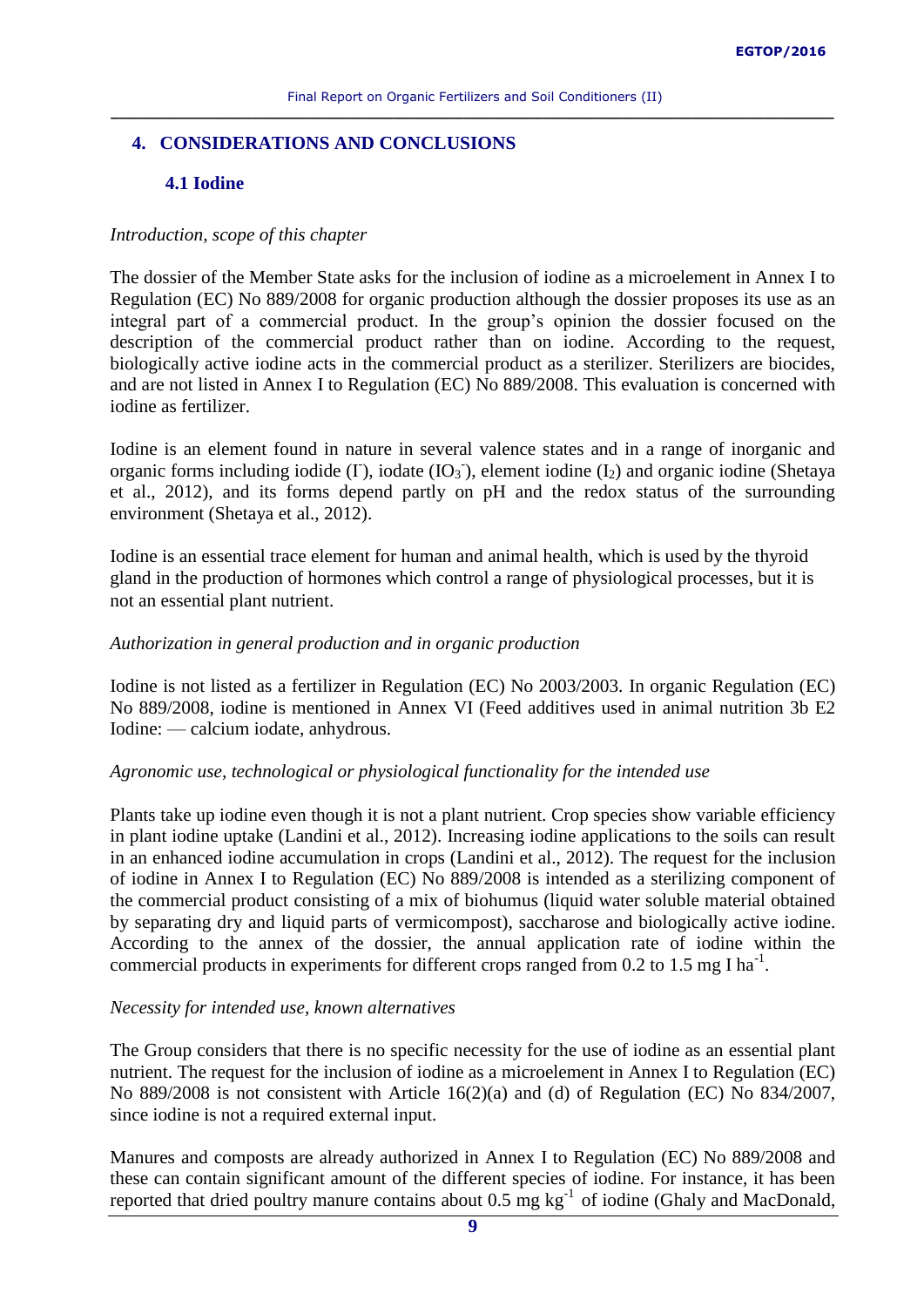2012). Seaweed and seaweed products (Annex I to Regulation (EC) No 889/2008) are also important sources of iodine.

### *Origin of raw materials, methods of manufacture*

The dossier does not provide any useful information on the origin of raw material and nor any details of the methods of manufacture of the iodine. However, the Group has identified brine as the main raw material for iodine production.

### *Environmental issues, use of resources, recycling*

No specific environmental issues identified.

### *Animal welfare issues*

Iodine is noted for its effectiveness as a general biocide in water sanitation as well as in the health care, livestock, dairy, and poultry industries. No specific animal welfare issues have been identified for the hypothetical use as a fertilizer.

### *Human health issues*

There are no identified risks to human health associated with the intended use of iodine beyond the usual precautions. Usage should follow the usual safety protocols. Plant uptake of iodine can be increased by applications of iodine with potential impacts (positive or negative) on animal and human nutrition and health. Despite this, where dietary uptake of iodine is deficient, it may be better to supplement iodine in animal and human diets directly rather than by making iodine applications to plants, given the risks identified.

# *Food quality and authenticity*

Food quality may be affected by iodine application because of plant uptake.

*Traditional use and precedents in organic production*

No traditional use as a fertilizer is known.

*Authorised use in organic farming outside the EU / international harmonization of organic farming standards*

Iodine is not listed among synthetic substances allowed for use in US organic crop production (USDA Organic).

#### *Other relevant issues*

None identified.

*Reflections of the Group / Balancing of arguments in the light of organic production principles*

Iodine is not an essential plant nutrient. The Group is not convinced that there is a need for including this element in organic production, especially as it appears to be proposed for use as a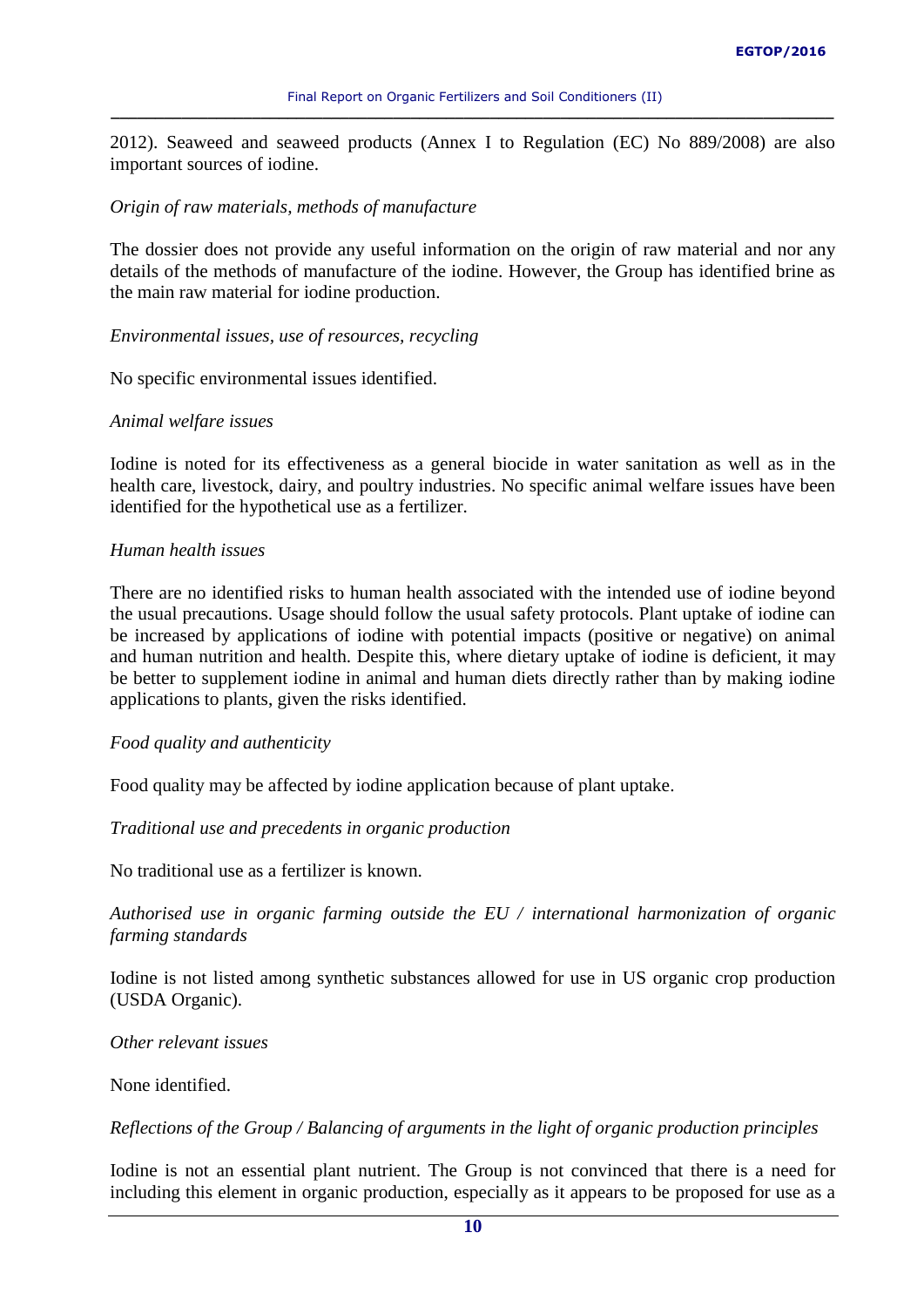biocide. Iodine is not a common element but there are ways in which it can be supplied within the terms of the existing regulation. The Group would be concerned about the use as a biocide in fertilizers (see chapter on Additives and preservatives on commercial fertilizers below).

### *Conclusions*

The Group concluded that iodine is not a fertilizer according to Regulation (EC) No 2003/2003 and that the use of iodine as a biocide in fertilizers is NOT in line with the objectives, criteria and principles of organic farming and should not be included in Annex I to Regulation (EC) No 889/2008.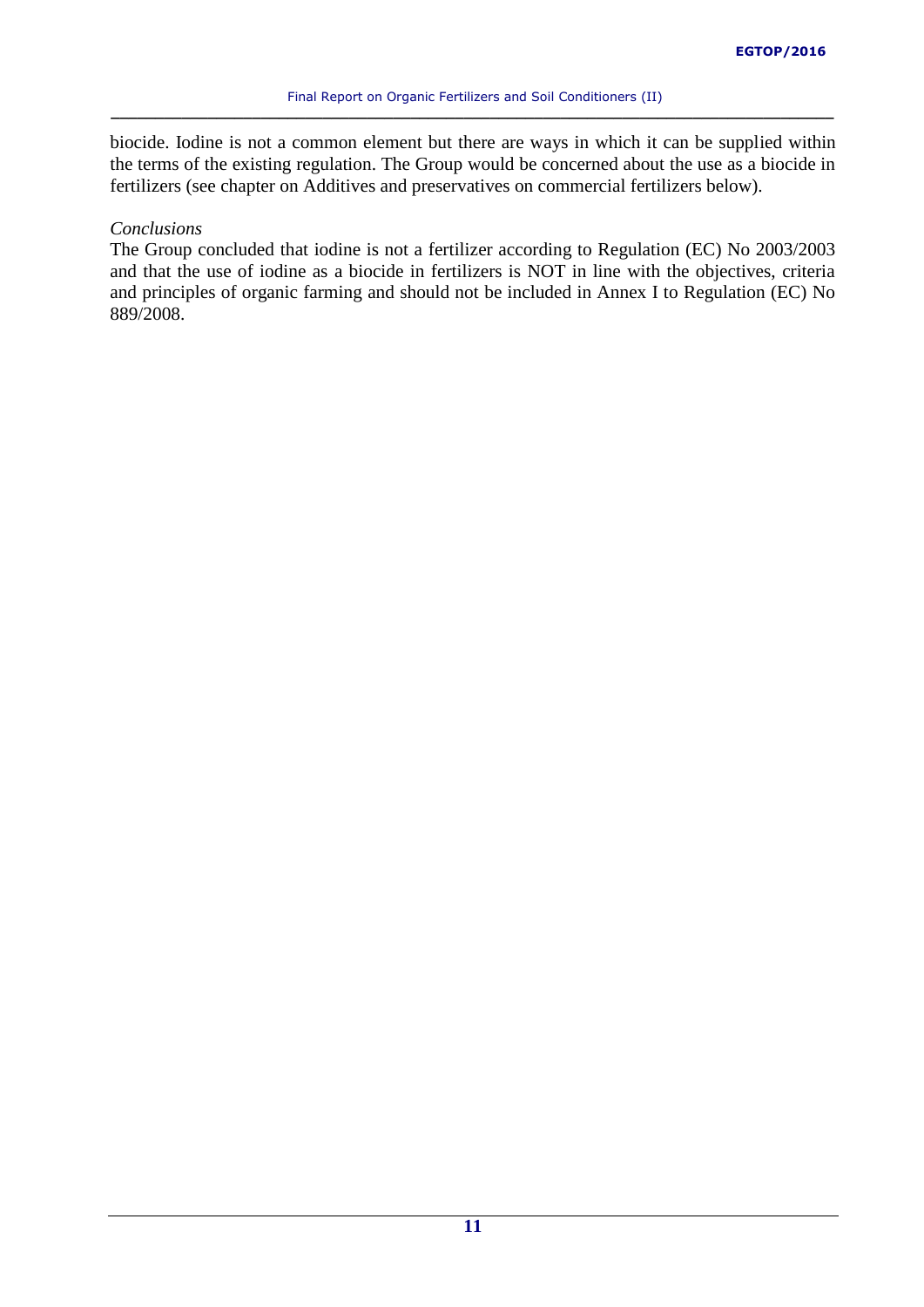# **4.2 Struvite (magnesium ammonium phosphate hexahydrate)**

# <span id="page-11-0"></span>*Introduction, scope of this chapter*

The request of the Member State is for the inclusion in Annex I to Regulation (EC) No 889/2008 of Struvite as fertilizer, and this report is concerned with Struvite obtained from municipal waste water treatment plants. Struvite (magnesium ammonium phosphate hexahydrate) is a crystal which is formed with equal molar concentrations of magnesium, ammonium and phosphate combined with six water molecules (MgNH<sub>4</sub>PO<sub>4</sub>·6H<sub>2</sub>O), containing about 28 % P<sub>2</sub>O<sub>5</sub>, 16.7 % MgO and 5 % N. Struvite is a naturally occurring mineral. However, this request does not deal with the mined mineral, but with Struvite which is artificially produced from wastes as a recycling product.

# *Authorization in general production and in organic production*

Struvite is not listed as fertilizer in Regulation (EC) No 2003/2003, and it is not listed in any Annex to Regulation (EC) No 889/2008.

# *Agronomic use, technological or physiological functionality for the intended use*

Struvite is proposed as a slow release P fertilizer with a higher solubility in the root zone than rock phosphate. This product can be used to satisfy plant needs for phosphorus. Recommended soil application rates are based on expected crop yields.

# *Necessity for intended use, known alternatives*

Phosphorus application to soil is needed for optimal long term sustainable yields. Struvite obtained from waste water treatment plants is a way to reuse phosphorus and nitrogen and is in accordance with the principle of minimisation of the use of non-renewable resources (see Article 5(b) of Regulation (EC) No 834/2007). There are organic sources of phosphorus in Annex I to Regulation (EC) No 889/2008 (poultry manure, animal excrements, etc.) which not only supply the needed phosphorus but also maintain and enhance soil life, soil fertility and soil stability, but whose use is sometimes limited by the presence of other nutrients (e.g. nitrogen). Soft ground rock phosphate and aluminium-calcium phosphate are known inorganic alternatives already authorised although sources are not renewable for the former and the latter is not available in the market. Depending on the origin, the levels of heavy metals (e.g cadmium) in soft ground rock phosphate can be high.

# *Origin of raw materials, methods of manufacture*

Struvite is mainly obtained from precipitation at waste water treatment plants, and can also be recovered from animal waste processing. There are different processes for obtaining Struvite (Wollmann and Möller 2015). Depending on the origin of the waste water and of the processes, the quality and purity of the final product may be different.

Struvite forms naturally at waste water treatment works as a precipitate and forms crystals which can create restrictions in pipework carrying waste materials. Struvite can also be produced under controlled conditions. The pH of waste water from the separation of bio-solids at waste water treatment works is increased and a small quantity of magnesium salt is added to start crystal growth/nucleation.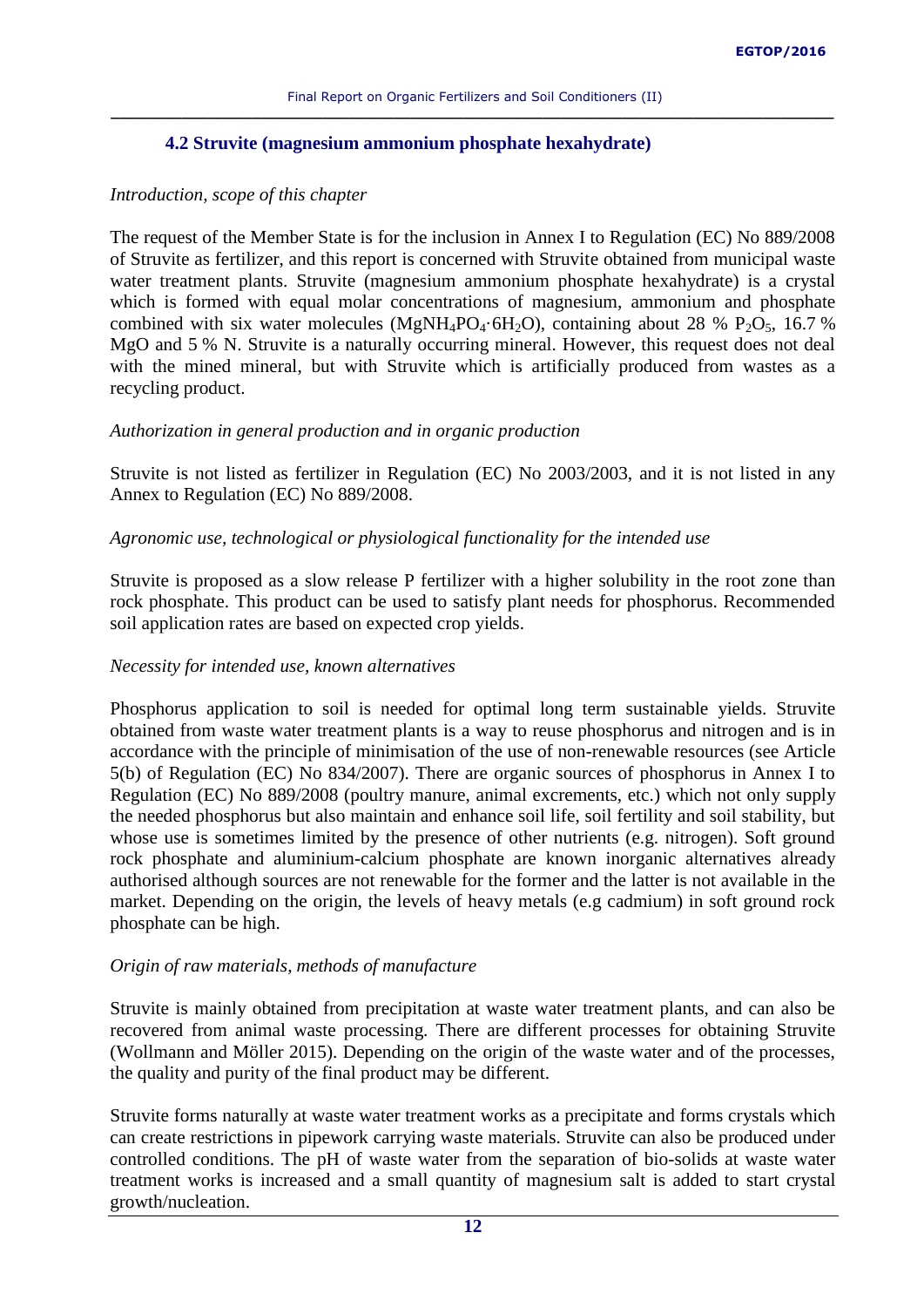### *Environmental issues, use of resources, recycling*

The production of Struvite from waste water treatment plants through precipitation reduces the possibility of pollution from phosphate and nitrogen entering surface waters. Since Struvite is derived from a continuously produced waste, P, N and some Mg are recycled and reused. The risk of P, N and Mg leaching from Struvite after application to soil is low in neutral-to-basic soils when the application rate is matched to crop demands and soil analysis. The load of chemicals (HCl,  $H_2SO_4$ ,  $CO_2$ ,  $H_2O_2$ ) consumed in some production processes can be high and can give rise to some concern (Wollmann and Möller, 2015).

The use of a recycled source of phosphorus such as Struvite could partially replace the application of soft rock phosphate which is considered to be a non-renewable source of P. Data on emissions during the production process of Struvite are very scarce.

#### *Animal welfare issues*

No issues identified.

### *Human health issues*

Some organic contaminants, viruses and microorganisms of human origin might be trapped during the processes of precipitation and/or nucleation used to produce Struvite. There is a lack of data on the degree of transfer of these potential contaminants to precipitation products and the influences of the characteristics of the source materials. Few studies are available on the presence of persistent organic pollutants (POPs) in Struvite. There is a range of processes (for example, Pearl, Stuttgart, Gifhorn processes) for the production of Struvite and it has been reported (Wollmann and Möller, 2015) that in some of them (e.g. Pearl process) low levels of human pathogens and POPs were detected.

# *Food quality and authenticity*

The presence of organic pollutants and pathogens might have an impact on product quality, but there are not enough data available to evaluate this aspect at the moment.

# *Traditional use and precedents in organic production*

It is a new product and therefore no traditional use or precedents are known.

*Authorised use in organic farming outside the EU / international harmonization of organic farming standards*

Struvite in not listed in the list of synthetic substances allowed for use in US organic crop production (USDA Organic).

*Other relevant issues*

None identified.

*Reflections of the Group / Balancing of arguments in the light of organic production principles*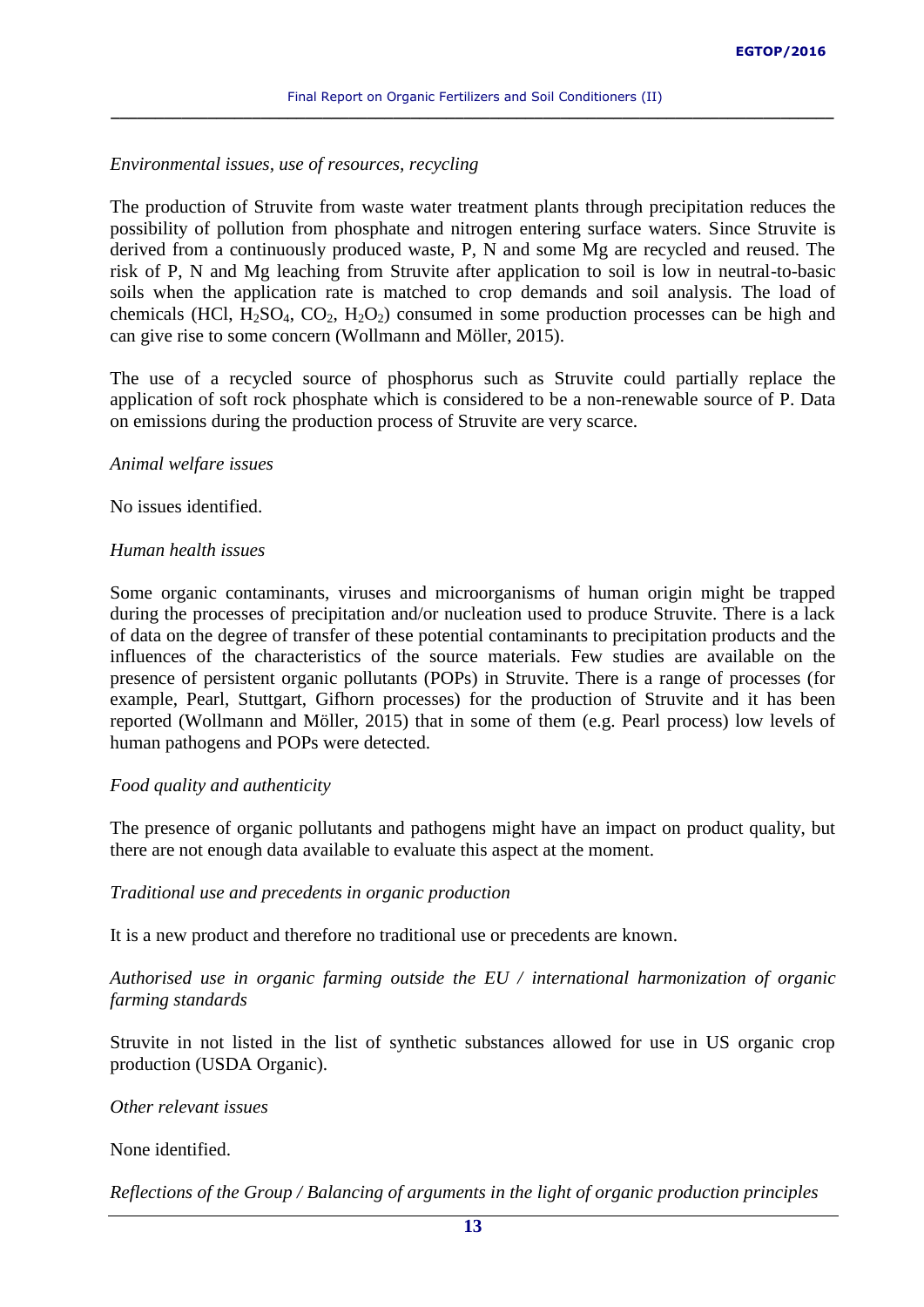The Group considers the recovery of phosphorus from waste water treatment plants as a valuable contribution to the closing of nutrient cycles and to the reduction of the use of non-renewable sources of phosphorus (see Section 4.4). Because Struvite is not currently listed as a fertiliser in Regulation (EC) 2003/2003, it cannot be included in Annex I to Regulation (EC) No 889/2008 at this time. If Struvite is listed in the revision of Reg (EC) 2003/2003, the Group suggests that it should be included in Annex I without further consultation of the Group and without the submission of another dossier. Waste water often contains organic pollutants and pathogens, and the Group underlines that only Struvite which poses no hygienic risks should be used. The Group assumes that only such forms of Struvite will be authorized under Regulation 2003/2003. The request mentions several production methods. For Pearl process, it was shown that there is no hygienic risk, but the dossier does not prove this for the other production methods.

As far as the waste water sources are concerned, the Group agrees that wastes coming from animal husbandry should be preferably re-used directly rather than used for Struvite production because this is a more efficient way of re-using organic matter and nutrients.

The Group therefore suggests that, if Struvite is to be included in Annex I the production process should preferably be based on the use of municipal waste water.

# *Conclusions*

Struvite cannot be included in Annex I to Regulation (EC) No 889/2008 because it is not authorised under Regulation (EC) No 2003/2003 at the present time. The Group concluded that the use of Struvite as a fertilizer should be considered to be in line with the objectives, criteria and principles of organic farming, although this is not specifically covered by the current Regulation.

If Struvite were authorized under Reg (EC) 2003/2003, the Group recommends that it should be included in Annex I provided that the method of production ensures hygienic and pollutant safety.

# <span id="page-13-0"></span>**4.3 Renewable calcined phosphate**

# *Introduction, scope of this chapter*

The dossier requests that calcined phosphate is included as a fertiliser in Annex I to Regulation (EC) No 889/2008. The particular type of calcined phosphate in this case is produced by thermal treatment of ash produced during the combustion/incineration of a diversity of organic matter rich materials of different origin.

# *Authorization in general production and in organic production*

Calcined phosphate is included in Regulation (EC) No 2003/2003, but the listing only applies to thermally treated phosphate rock. Calcined phosphate derived from waste is being approved by the German Fertilizer Regulation for application on soils for crop production and forestry. Aluminium-calcium phosphate, as specified in point 6 of Annex IA.2. to Regulation (EC) No 2003/2003, is already in Annex I to Regulation (EC) No 889/2008. It should be noted that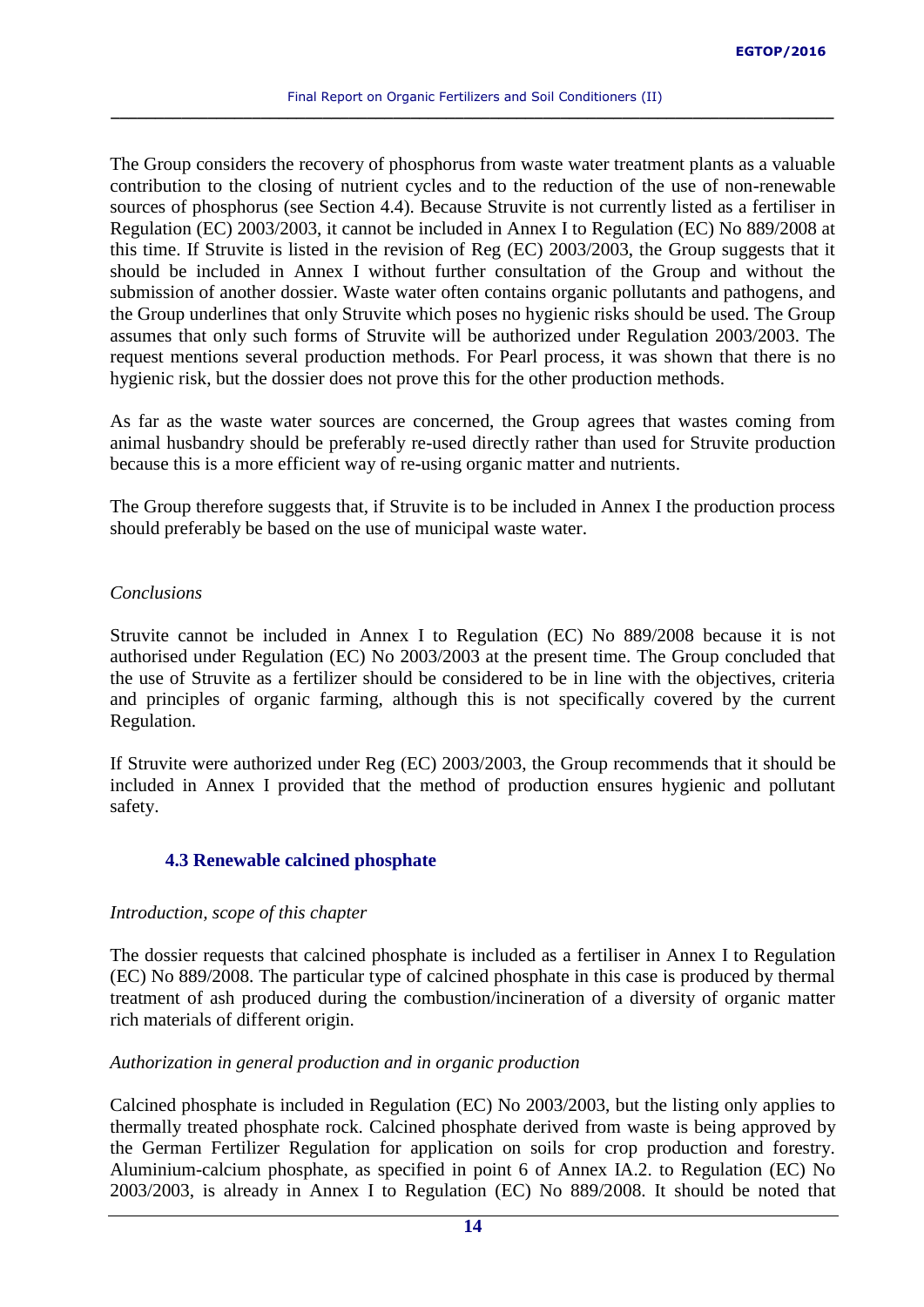calcined phosphate derived from the heat treatment of rock phosphate is specified in point 5 of Annex IA.2. to Regulation (EC) No 2003/2003 but not in Annex I to Regulation (EC) No 889/2008.

# *Agronomic use, technological or physiological functionality for the intended use*

According to the dossier the total phosphorus concentration of renewable calcined phosphate is about 20 %  $P_2O_5$ . This product can be used to satisfy plant needs for phosphorus. Soil application rates according to expected crop yield are recommended.

# *Necessity for intended use, known alternatives*

Phosphorus application to soil is needed for an optimal long term sustainable yield. Calcined phosphate obtained from ash from the burning of phosphorus rich organic matter is a way to reuse phosphorus and is in accordance with Article 5(b) of Council Regulation (EC) No 834/2007. There are organic sources of phosphorus in Annex I to Regulation (EC) No 889/2008 (poultry manure, animal excrements, etc.) which not only supply the needed phosphorus but also maintain and enhance soil life, soil fertility and soil stability, but whose use is sometimes limited by the presence of other nutrients (e.g. nitrogen). Soft ground rock phosphate and aluminiumcalcium phosphate are known inorganic alternatives already authorised although sources are not renewable for the former and the latter is not available in the market. Depending on the origin, levels of heavy metals (e.g. cadmium) in the soft ground rock phosphate can be high.

# *Origin of raw materials, methods of manufacture*

According to the dossier, the main raw material for renewable calcined phosphate is ash produced during the combustion/incineration of organic waste of different origins such as wastewater treatment sludge, meat and bone meal, animal manure, harvest plant residues and residues from anaerobic digestion. Ash is mixed with magnesium salts and magnesite and is thermally decontaminated  $(1000^{\circ}C)$  to obtain calcined phosphate.

The group is concerned about the incineration of organic materials such as meat and bone meal, animal manure, harvest plant residues, and agriculture waste residues from anaerobic digestion. These can be applied directly to soils (subject to appropriate treatment) and can provide nutrients such as nitrogen in addition to phosphorus.

# *Environmental issues, use of resources, recycling*

Natural rock phosphate is a limited non-renewable source of phosphorus. The re-utilization and re-use of phosphorus is desirable and highly recommended. A relatively high amount of energy is used during calcination although the dossier claims that the energy use is broadly similar to the extraction and transport of soft rock phosphate. According to the Member State's request, some potential inorganic contaminants are removed during the  $1000^{\circ}$ C thermal step and collected in filters which are disposed of safely. More detail on the filters and their disposal would have been useful. According to the dossier, the levels of heavy metals such as lead, chromium, copper, nickel, zinc, cadmium and uranium are similar to or lower than in sedimentary rock phosphate which is presently used as the source of soft ground rock phosphate. The group is however concerned about the potential presence of chromium in its hexavalent form (Cr VI).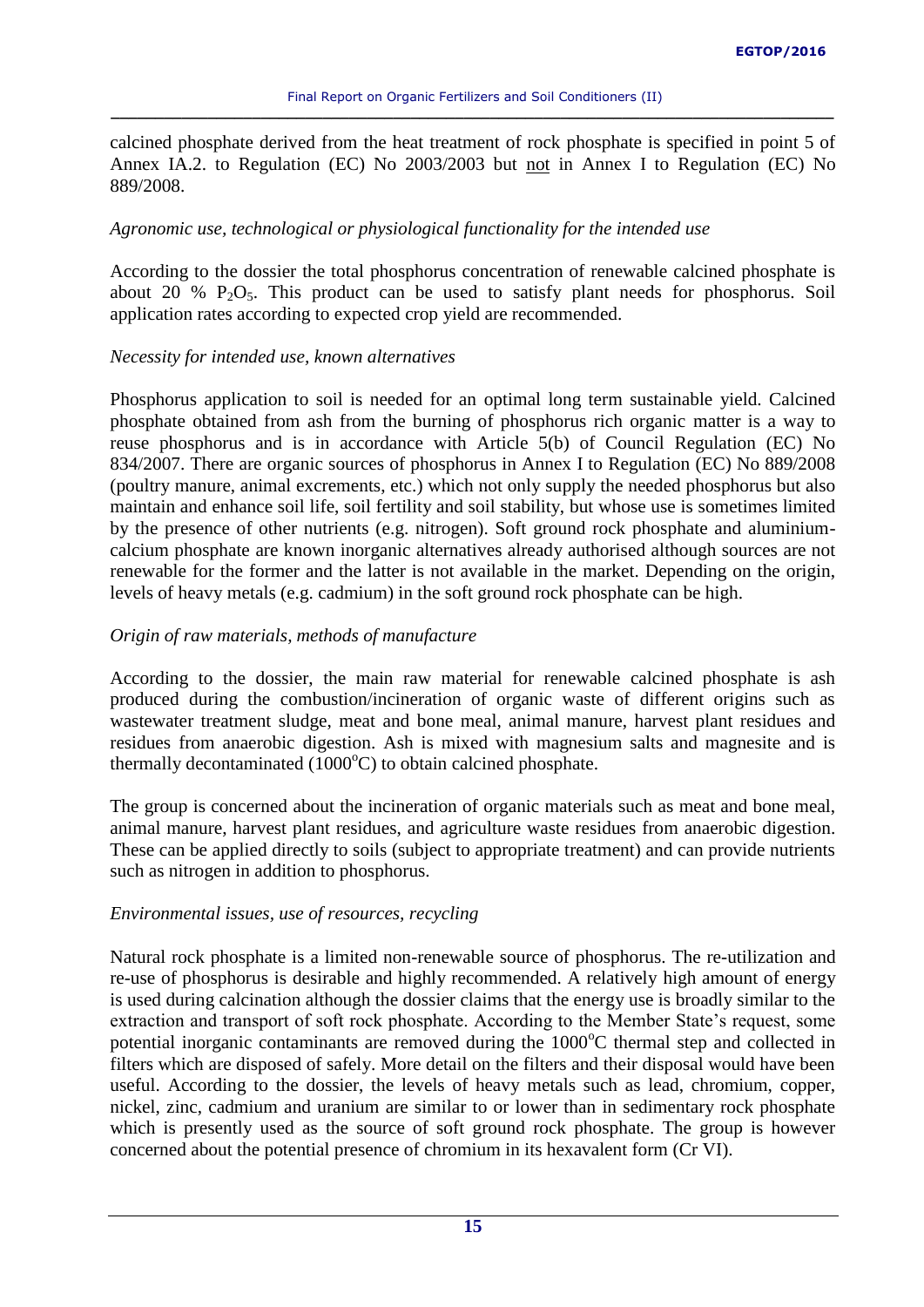The Group considers recovery of phosphorus from the incineration of waste water sludge to be desirable, provided that filters are used to capture pollutants, though the Group is concerned about the high consumption of energy.

#### *Animal welfare issues*

No specific issue.

#### *Human health issues*

No special concern. There are no identified risks to human health associated with the intended use of renewable calcined phosphate beyond the usual precautions. Usage should follow the usual safety protocols.

#### *Food quality and authenticity*

No specific issue.

#### *Traditional use and precedents in organic production*

In the first version of the EU organic legislation, 'calcinated aluminium phosphate rock' was explicitly authorized. The Group could not verify to what extent this substance was identical to the 'renewable calcined phosphate' discussed here.

'Redzlaag' (calcined aluminium phosphate) has been used in organic production in the past. There is a specific reference to calcined aluminium phosphate in the UK Soil Association Symbol Standards (Lampkin, 1990) prior to the introduction of Council Regulation (EEC) No 2092/91<sup>3</sup>. This reference may have been carried forward into the earliest version of Regulation (EEC) No 2092/91 but removed in 1994 when the entire annex (Annex II) was replaced under an amending regulation (Commission Regulation  $(EC)$  2381/94<sup>4</sup>). There is no reference to this material in any subsequent organic legislation.

*Authorised use in organic farming outside the EU / international harmonization of organic farming standards*

Renewable calcined phosphate is not included in the list of permitted substances in US (USDA Organic) and ash from manure burning is listed as "non-synthetic substances prohibited for use in organic crop production" (USDA Organic).

### *Other relevant issues*

None identified.

 $\overline{a}$ 

# *Reflections of the Group / Balancing of arguments in the light of organic production principles*

<sup>&</sup>lt;sup>3</sup> Council Regulation (EEC) No 2092/91 of 24 June 1991 on organic production of agricultural products and indications referring thereto on agricultural products and foodstuffs (OJ L 198, 22.7.1991, p. 1)

<sup>4</sup> Commission Regulation (EC) No 2381/94 amending Annex II to Council Regulation (EEC) No. 2092/91 on organic production of agricultural products and indications referring thereto on agricultural products and foodstuffs (OJ L 255, 1.10.94, p. 84)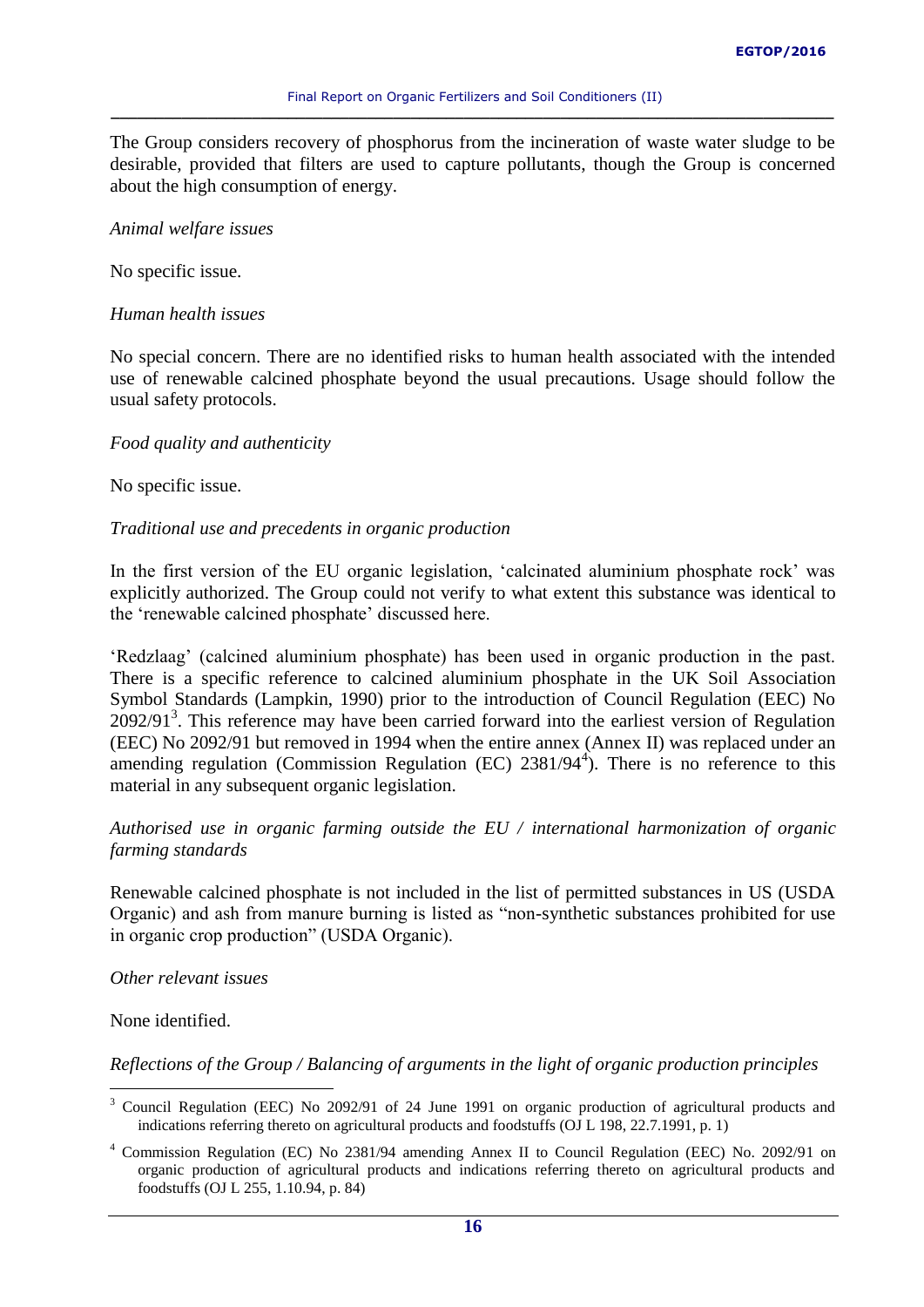The Group considers the recovery of phosphorus from waste water treatment plants as a valuable contribution to the closing of nutrient cycles and to the reduction of the use of non-renewable sources of phosphorus (see also Section 4.4). Because renewable calcined phosphate is not currently listed as a fertiliser in Regulation (EC) 2003/2003, it cannot be included in Annex I to Regulation (EC) No 889/2008 at this time. If renewable calcined phosphate were listed in the revision of Reg (EC) 2003/2003, the Group recommends that it should be included in Annex I without further consultation of the Group and without the submission of another dossier.

The Group has some concerns about the high energy consumption, but accepts it because the extraction and transport of soft rock phosphate requires comparable amounts of energy, on the basis of evidence in the dossier provided.

The Group agrees that organic materials such as meat and bone meal, animal manure, plant residues and anaerobically digested agricultural waste residues should be used directly as fertilizers, and not processed to calcined phosphate, because this is a more efficient way of reusing organic matter and nutrients. Therefore, the Group proposes that only renewable calcined phosphate derived from municipal waste water sludge should be authorized.

The Group also suggests that only products where Cr VI is not detectable should be authorized.

### *Conclusions*

Renewable calcined phosphate cannot be included in Annex I to Regulation (EC) No 889/2008 because it is not authorised in Regulation (EC) No 2003/2003, at the present time. The Group concluded that the use of renewable calcined phosphate as a fertilizer should be considered to be in line with the objectives, criteria and principles of organic farming, although this is not specifically covered by the current Regulation. If renewable calcined phosphate were authorized under Reg (EC) 2003/2003, the Group recommends that it should be included in Annex I with the following restrictions: (i) produced from municipal waste water sludge; (ii) Cr (VI) not detectable and (iii) other heavy metal contamination is minimised.

# **4.4 On the possibility of the use of products from human wastes**

While discussing the requests for Struvite and renewable calcined phosphate, the Group raised the question whether the use of human wastes should be authorized in general, and under what conditions. The use of human wastes would help to close nutrient cycles, and in particular to return phosphorus from urban areas back to farmland. From a long-term perspective, this would greatly increase the sustainability of nutrient supplies (particularly for phosphorus).

There are two major concerns over the use of human wastes. Firstly, they contain various human pathogens, particularly those related to diseases of the digestive tract. Secondly, waste water contains a wide range of contaminants mainly originating from the use of cosmetics, drugs and household chemicals. The Group underlines that it is important to manage both these risks, if human wastes are to be used. As illustrated in the chapter on Struvite, there are methods to manage the risks related to pathogens and chemical contaminants.

In the Group's opinion, all human waste products could be authorized, if their production processes effectively eliminate human pathogens and minimize the presence of chemical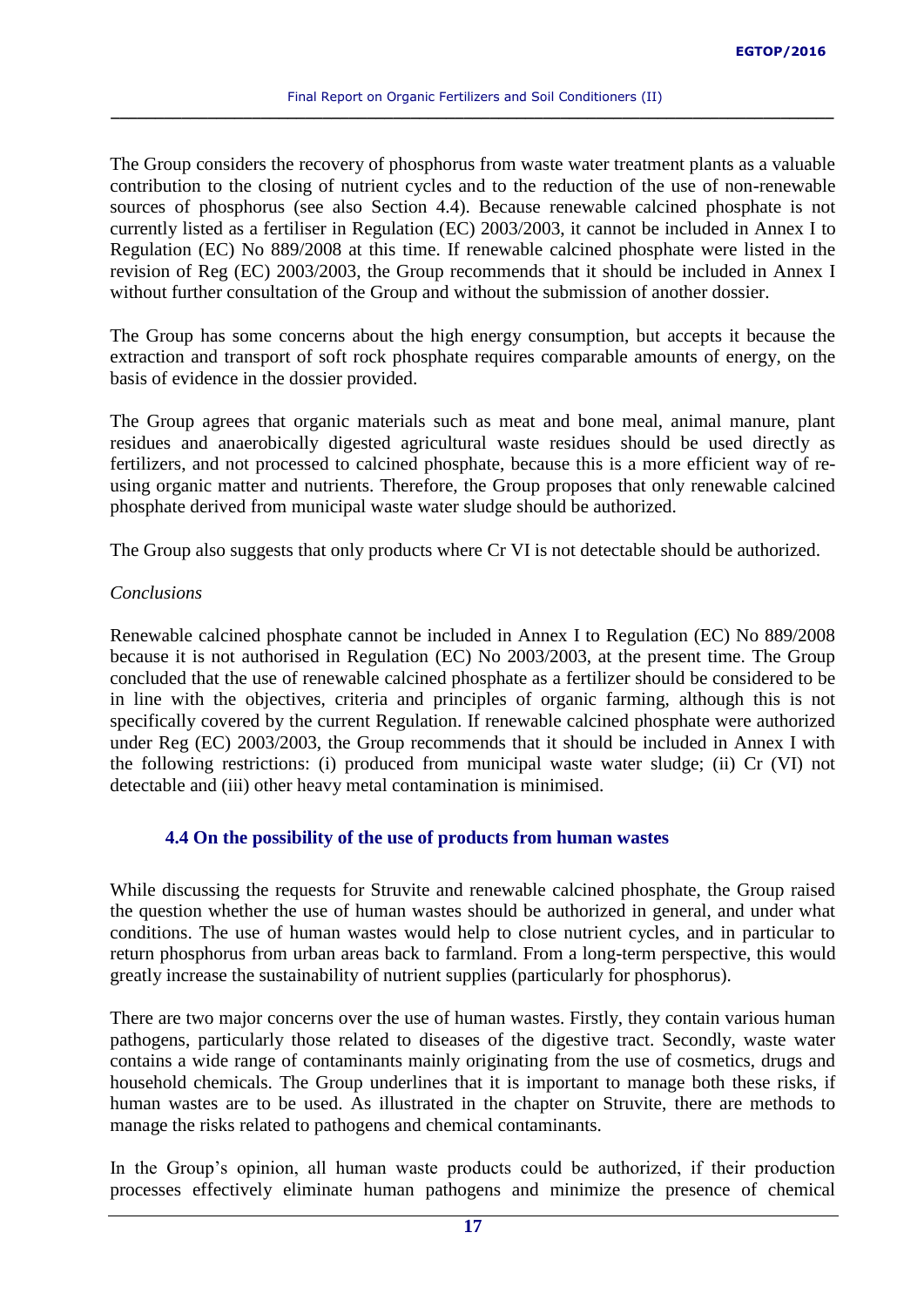contaminants.

The Group considers that, while Articles 4 and 5(c) of Regulation (EC) No 834/2007 do not include human wastes, they do not specifically exclude them either. Products from human wastes have not previously been included in Annex I to Regulation (EC) No 889/2008. The Group believes there is no conflict in theory with their recycling in organic farming – in fact many authors (Oelofse et al. 2013; Løes et al. 2015; Wollmann and Möller 2015), have advocated their use – but that their exclusion is due to concerns about potential pathogens and other contaminants. Human excrements are permitted under the Codex Alimentarius (Guidelines for organically produced food, 2013) subject to certain conditions.

If necessary, the EU organic regulation should include specific mention of the principle of recycling human wastes subject to meeting hygiene and pollutant standards, for example by amending Article 5(c) of 834/2007 to include reference to human wastes.

# <span id="page-17-0"></span>**4.5 Xylite**

# *Introduction, scope of this chapter*

Xylite occurs in deposits of lignite in which pieces of wood and some fibrous tissues with different degrees of mineralisation are fossilized and relatively well preserved. According to the dossier this evaluation concerns xylite as a soil conditioner. Xylite is rich in organic matter (about 60 %) with low levels of essential nutrients, trace levels of heavy metals, and a high structural stability.

# *Authorization in general production and in organic production.*

In some Member States, xylite is already in use as a component of substrates. In the absence of specific guidance, the team publishing the inputs list for organic farming in Switzerland has provisionally considered xylite to be authorized, because of the similarity with leonardite.

# *Agronomic use, technological or physiological functionality for the intended use*

Xylite can be used as a peat substitute in substrates which reduces the use of peat. Xylite might improve some physical (bulk density, water holding capacity, etc.) and chemical (increase cation exchange capacity) properties of substrates. According to the dossier, substrates based on xylite should contain between 20-40 % of xylite.

# *Necessity for intended use, known alternatives*

Substrates based on peat (authorised in Annex I to Regulation (EC) No 889/2008 with a limitation to horticultural use only) that are rich in organic matter and with high structural stability, are of importance in horticulture. Xylite could be an alternative to peat. There are other alternatives in Annex I to Regulation (EC) No 889/2008 such as composts that can contribute to peat reduction.

# *Origin of raw materials, methods of manufacture*

Xylite is obtained as a by-product of mining brown coal with minimal processing, mainly mechanical grinding and sieving.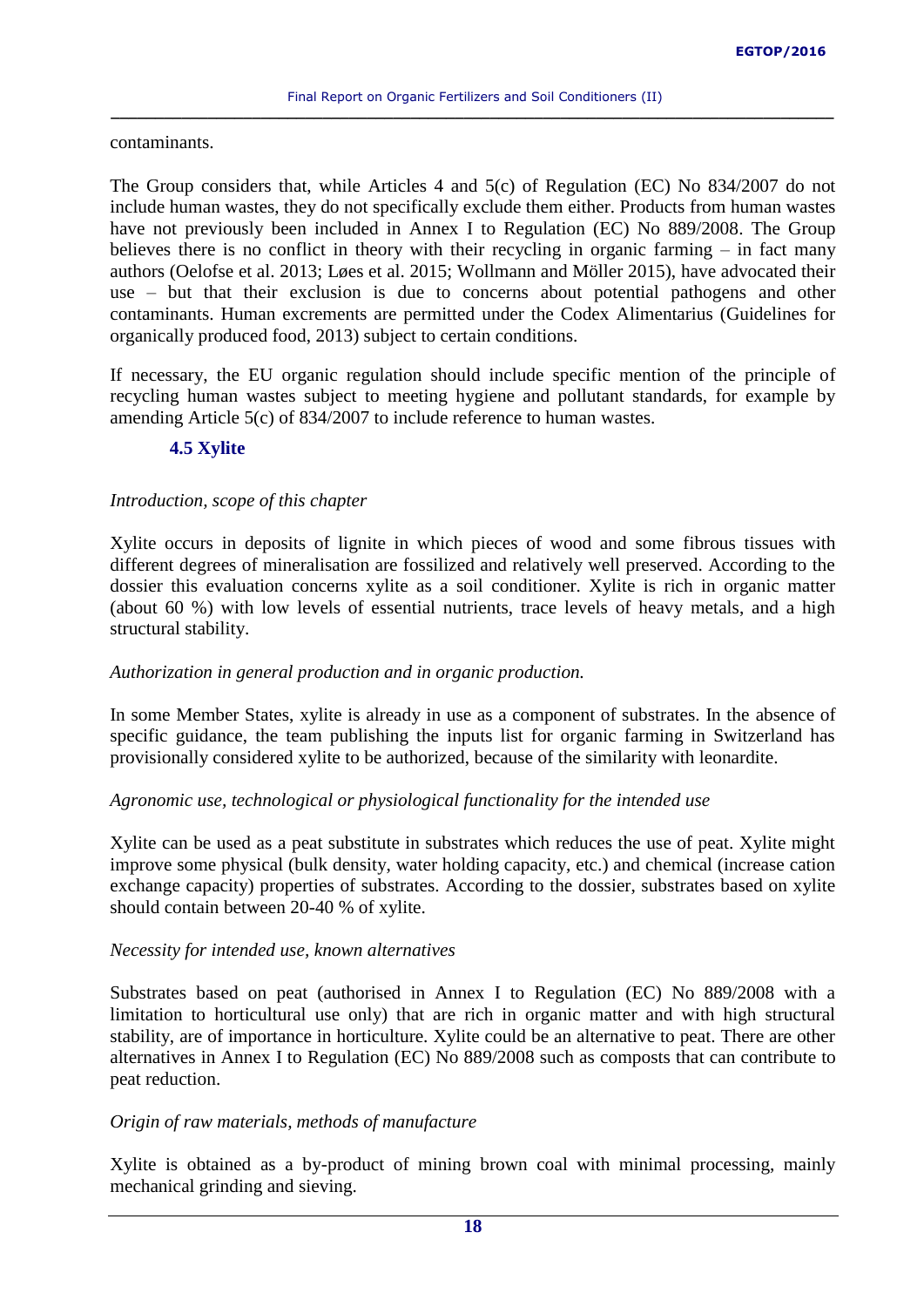# *Environmental issues, use of resources, recycling*

Xylite is a non-renewable material and its extraction solely for the purpose of being used as soil conditioner could lead to an environmental impact in the medium to long term. Therefore if authorised, only xylite obtained as by-product of coal mining activities should be permitted. The partial replacement of peat by xylite might contribute to the alleviation of the environmental impact of peat extraction.

*Animal welfare issues*

No specific concern.

# *Human health issues*

No special concern. There are no identified risks to human health associated with the intended use of xylite beyond the usual precautions. Usage should follow the usual safety protocols.

*Food quality and authenticity*

No specific concern.

*Traditional use and precedents in organic production*

No traditional use is recorded for xylite but it is used in organic production in Switzerland.

*Authorised use in organic farming outside the EU / international harmonization of organic farming standards*

Not known.

*Other relevant issues*

None have been identified.

# *Reflections of the Group / Balancing of arguments in the light of organic production principles*

In the Group's opinion there are no specific disadvantages arising from the use of xylite. Xylite is a non-renewable material and its extraction solely for the purpose of being used as soil conditioner could lead to an environmental impact in the medium to long term. The group is not in favour of coal mining because it is a non-renewable resource and its burning contributes to environmental pollution, affecting public health and climate change. On the other hand, recycling of the by-product of this activity is in line with the organic principles.

# *Conclusions*

Xylite is in line with the objectives, criteria and principles of organic production and should be added in Annex I to Regulation (EC) No 889/2008 with the following restriction: Only if obtained as by-product of mining activities.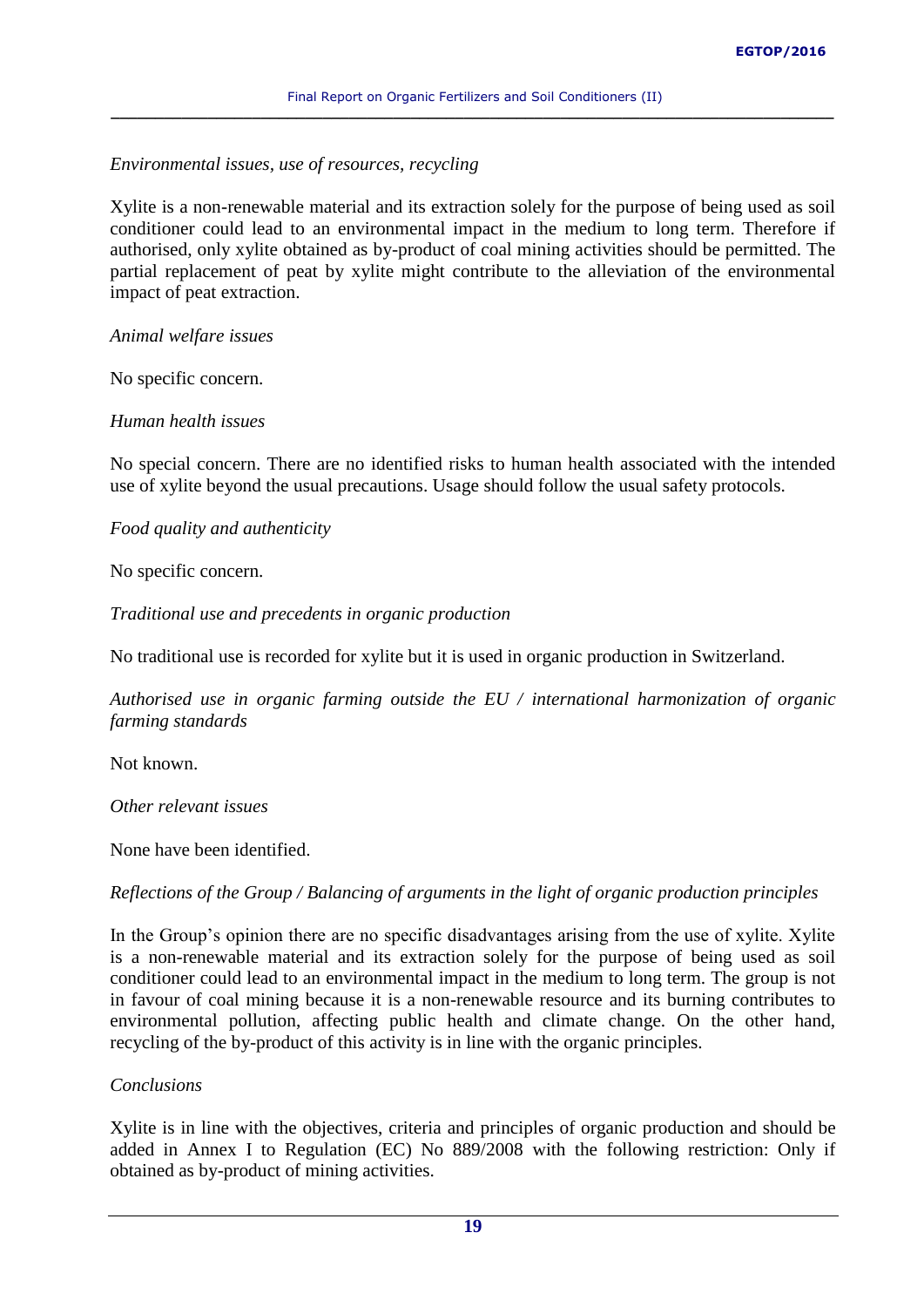# <span id="page-19-0"></span>**4.6 Hydrolysed proteins of plant origin**

### *Introduction, scope of this chapter*

Hydrolysed proteins of plant origin are mixtures of polypeptides and amino acids obtained by hydrolysis in acid solution of plant-based protein rich material.

# *Authorization in general production and in organic production*

According to the dossier, products containing hydrolysed proteins are already authorised in Greece for organic production. Hydrolysed proteins of plant origin are also permitted in Germany as by-products of plant origin.

# *Agronomic use, technological or physiological functionality for the intended use*

Hydrolysed proteins of plant origin are organic compounds that are easily mineralised in soil. Therefore, their main agronomic effect is as a source of nitrogen for plant utilisation. The dossier suggests that they can also be used as a foliar feed. The agronomic use is presumed to be similar to the use of hydrolysed proteins of animal origin, which are already listed in Annex I to Regulation (EC) No 889/2008.

# *Necessity for intended use, known alternatives*

Hydrolysed proteins may be used on crops where there is a high nitrogen demand at specific, short phases of their life cycle, in order to achieve desired quality. For organic crops, such as short-cycled vegetables, there are few materials available which may be used for liquid fertilization/fertigation (see Annex I to Regulation (EC) No 889/2008). Hydrolysed proteins of animal origin have a similar function. In Germany, hydrolysed proteins from plant origin are available and are used as an alternative.

# *Origin of raw materials, methods of manufacture*

According to the dossier, the raw materials for the production of hydrolysed proteins include corn, wheat and soy flour. The raw materials and enzymes are stated as GMO free. Methods of manufacture are mainly based on the use of enzymes and acid treatments at high temperatures and pressures.

# *Environmental issues, use of resources, recycling*

Nitrogen losses should not occur if good agricultural practices are followed. Chemical hydrolysis processes have potential, negative environmental implications such as energy and chemical use. On the other hand, materials which are already present in Annex I to Regulation (EC) No 889/2008 such as hydrolysed proteins of animal origin, seaweed products or industrial lime from sugar beet production are also obtained with treatments in acidic and alkaline environments. If the raw materials are by-products from other processes then resource use efficiency is increased.

# *Animal welfare issues*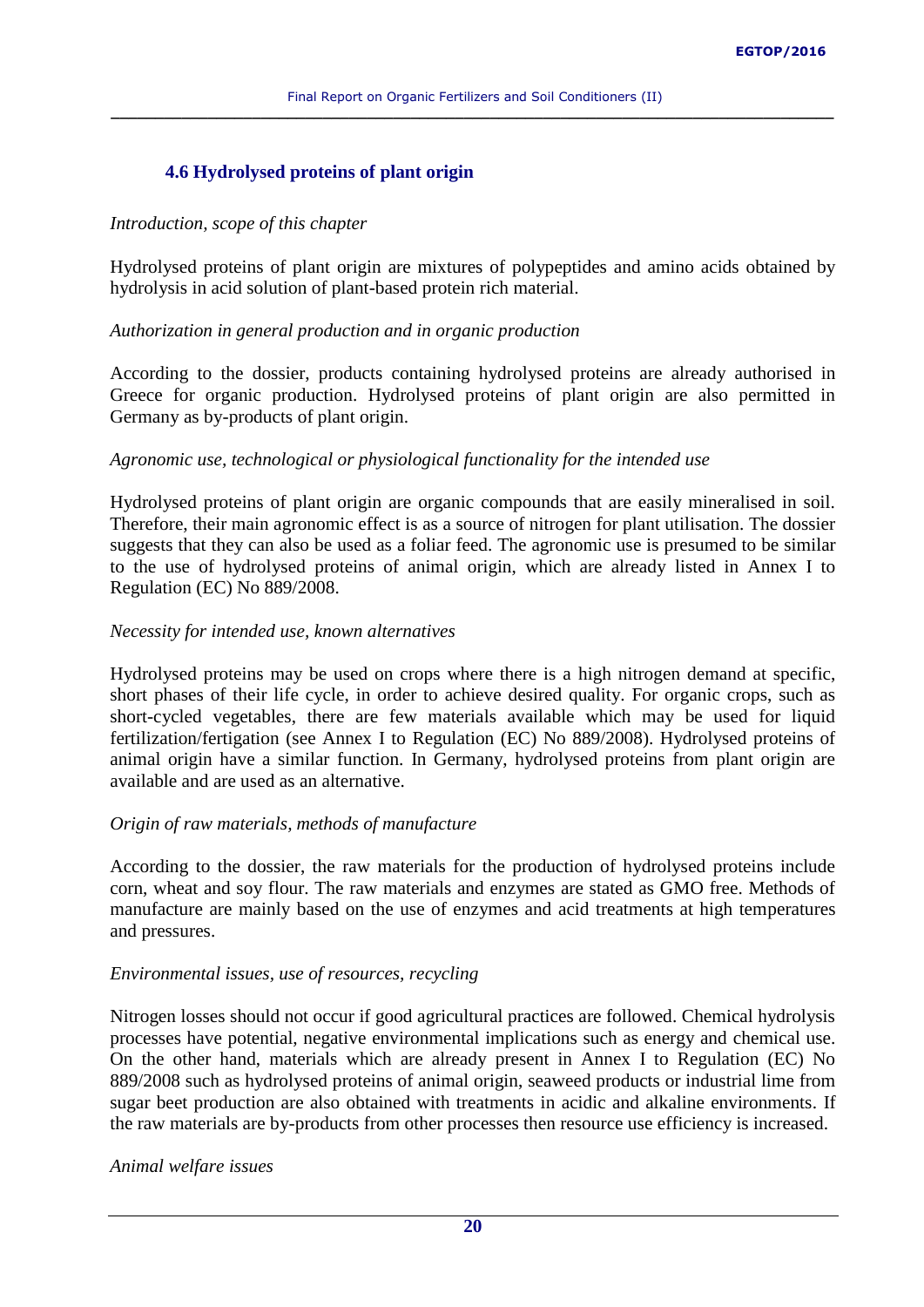No issues identified.

# *Human health issues*

No special issue. There are no identified risks to human health associated with the intended use of hydrolysed proteins of plant origin beyond the usual precautions.

# *Food quality and authenticity*

Hydrolysed proteins of plant origin may contribute to the achievement of desired qualities (e.g. protein content) of the commercial product.

# *Traditional use and precedents in organic production*

Hydrolysed proteins of plant origin have been registered as plant strengtheners in Germany, and could thus be used in German organic farming. In addition, hydrolysed proteins can be used in Italy as biostimulants (Decreto Lgs. 75/2010).

*Authorised use in organic farming outside the EU / international harmonization of organic farming standards*

Natural amino acids derived from plants, animals and microorganisms that have not been genetically modified are permitted by USDA Organic (NOP). Chemical hydrolysis is not allowed.

# *Other relevant issues*

No other relevant issues have been identified.

# *Reflections of the Group / Balancing of arguments in the light of organic production principles*

Hydrolysed proteins of plant origin can be obtained using similar methods of production as for hydrolysed proteins of animal origin which are already approved. The product does not raise any ethical concerns among vegetarians. Only raw material from by-products of plant material which cannot be used for food and feed should be allowed. Fertilisers based on hydrolysed plant or animal origin should only be used as a supplementary N source and not as a substitute for basic fertility maintenance as set out in Article 12(1)(b) of Regulation (EC) No 834/2007.

# *Conclusions*

The group considers hydrolysed proteins of plant origin to be in line with the objectives of organic farming and should be included in Annex I to Regulation (EC) No 889/2008. The restriction imposed to hydrolysed proteins of animal origin (not to be applied to edible parts of the crop) should not be imposed on this material.

# <span id="page-20-0"></span>**4.7 Industrial lime from sugar cane production**

*Introduction, scope of this chapter*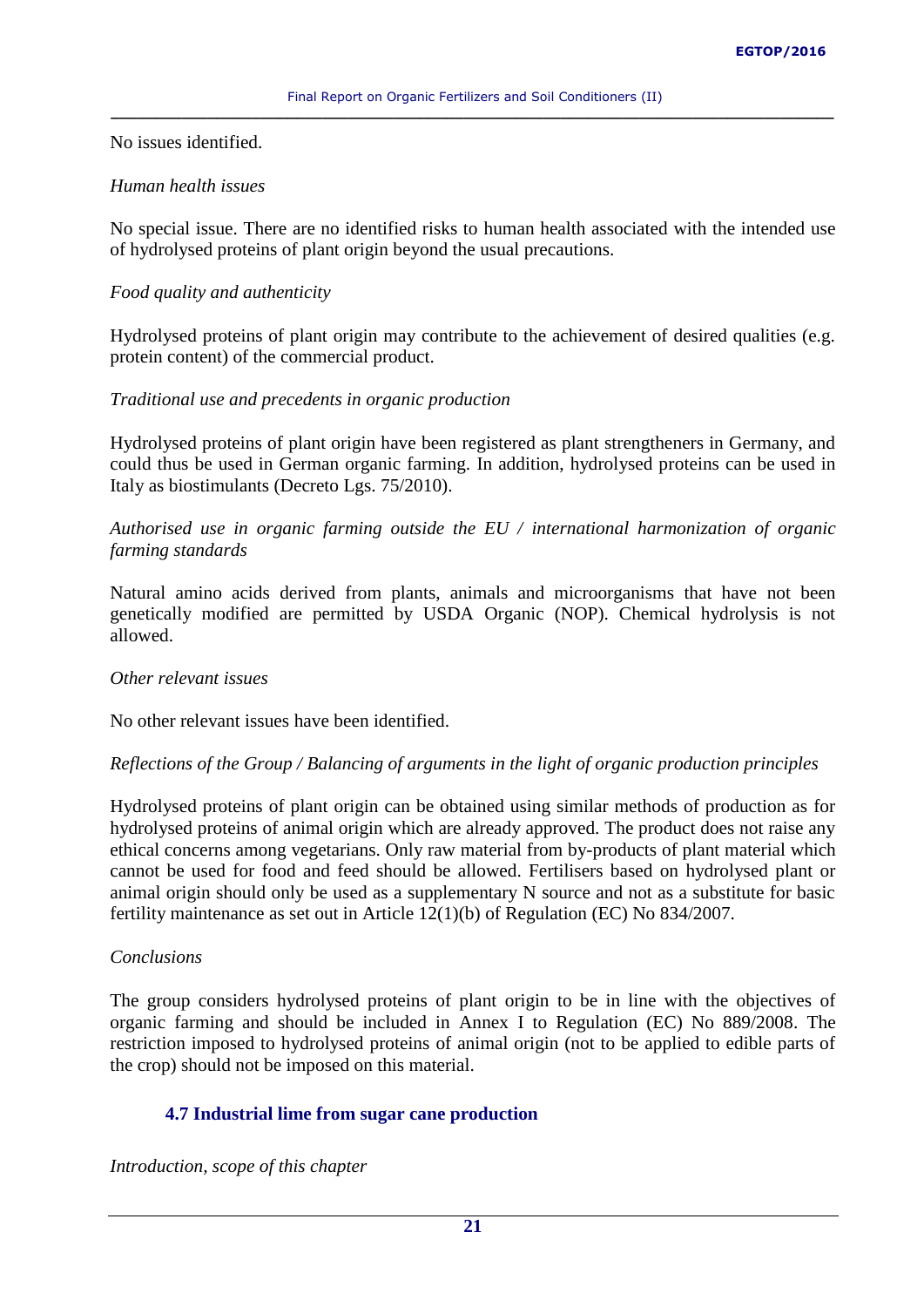The Group was asked whether industrial lime from sugar cane production can be authorized as a soil pH adjustment for acid soils and as a calcium fertilizer. Industrial lime from sugar production is authorized in organic production, but it has the restriction 'By-product of sugar production from sugar beet' (Regulation (EC) No 889/2008). Industrial lime from sugar cane production is produced from residues of sugar cane (*Saccharum spp.*) obtained during the transformation of sugar cane into sugar. Organic matter levels are relatively high, levels of calcium are very high, and pH is strongly alkaline.

#### *Authorization in general production and in organic production*

Industrial lime from sugar production is authorized in organic production, but it has the restriction 'By-product of sugar production from sugar beet' (Regulation (EC) No 889/2008).

#### *Agronomic use, technological or physiological functionality for the intended use*

Calcium is relatively abundant in soils and rarely limits crop production. Calcium is a component of cell walls and is also important for cell division, permeability of cell membranes and nitrogen metabolism. In the soil, calcium helps to maintain chemical balance, reduce soil salinity, and might improve water penetration and soil structure, especially in clay soils. Industrial lime from sugar cane might have similar agronomic properties as industrial lime from sugar beet.

#### *Necessity for intended use, known alternatives*

Because of the high content of calcium and high pH, application of industrial lime from sugar cane could improve the level of calcium and pH in low calcium and low pH soils. Other alternatives already authorized in organic production include calcium carbonate, magnesium and calcium carbonate, gypsum of natural origin and industrial lime from sugar beet production (Annex I to Regulation (EC) No 889/2008).

#### *Origin of raw materials, methods of manufacture*

Industrial lime from sugar cane is produced from *Saccharum spp* residues. During the production and refining of sugar from sugar cane, calcium hydroxide  $(Ca(OH)_2)$  and  $CO_2$  are added to the sugar cane molasses. A calcium carbonate precipitate is obtained which retains some of the compounds of the raw material of the suspension such as organic matter. Calcium hydroxide is made by mixing quicklime and hot water in a drum and  $CO<sub>2</sub>$  is taken from the steam-raising boiler's exhaust. The production process for industrial lime from sugar cane is similar to that for producing industrial lime from sugar beet which is already authorized for organic farming (Annex I to Regulation (EC) No 889/2008).

### *Environmental issues, use of resources, recycling*

Industrial lime from sugar cane has similar environmental properties to industrial lime from sugar beet. The use of industrial lime from sugar cane production provides a use for the main byproduct of the sugar production industry and could contribute to the reduction of other natural non-renewable sources of calcium already authorized in organic production.

#### *Animal welfare issues*

No specific concerns.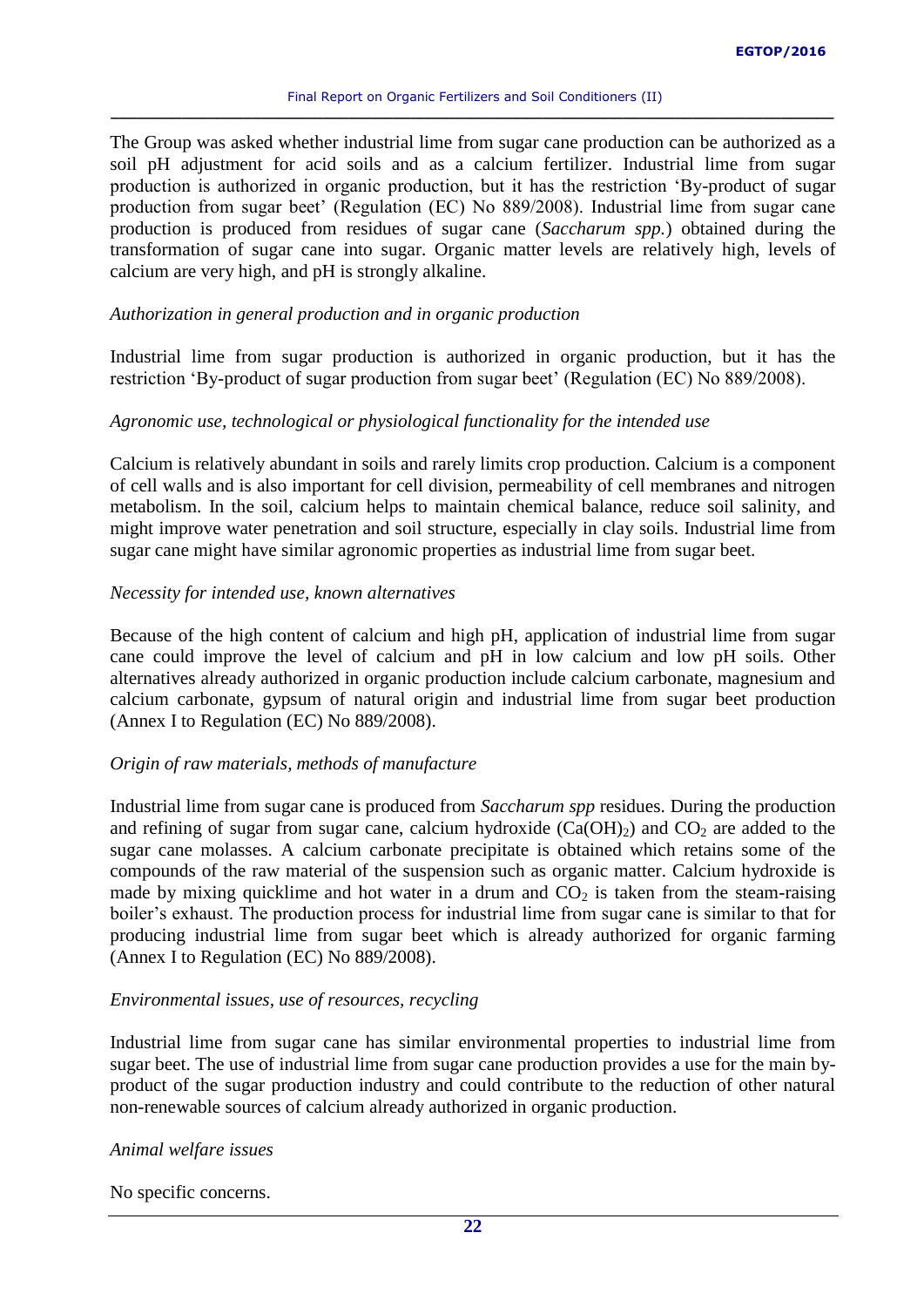# *Human health issues*

No special issue. There are no identified risks to human health associated with the intended use of industrial lime from sugar cane production for the application on soils.

# *Food quality and authenticity*

No specific concerns.

# *Traditional use and precedents in organic production*

Residues of sugar cane and sugar beet have long been applied to soil in areas of sugar cane/beet production. There is a strong precedent in the fact that industrial lime from sugar beet is already approved for use in organic farming.

*Authorised use in organic farming outside the EU / international harmonization of organic farming standards*

The lime is produced through a synthetic reaction. For this reason, it would not be allowed by USDA Organic (NOP).

# *Other relevant issues*

No relevant issues identified.

# *Reflections of the Group / Balancing of arguments in the light of organic production principles*

The group considers that the use of industrial lime from sugar cane (which is similar to that of sugar beet already authorised) provides a means of utilising the main by-product of the sugar production industry, and could contribute to the reduction of other natural non-renewable sources of calcium already authorized in organic production.

# *Conclusions*

The group considers industrial lime from sugar cane production to be in line with the objectives of organic farming and should be included in Annex I to Regulation (EC) No 889/2008. The Group proposes to amend the specific conditions for industrial lime from sugar production in Annex I to Regulation (EC) No 889/2008. Therefore it should now read "By-product of sugar production from sugar beet and sugar cane".

# <span id="page-22-0"></span>**4.8 Production and processing methods for fertilisers**

Production and processing methods applied to fertilizers have always been the subject of controversial debates. This is partially due to the fact that Annex I to Regulation (EC) No 889/2008 lists both fertilisers specified by Regulation (EC) No 2003/2003 and other items such as, for example, soil conditioners, organic fertilisers and other organic materials which are not encompassed by the European fertilizer legislation. In many cases, some of these items are regulated by national legislation which is not always acknowledged by other Member States.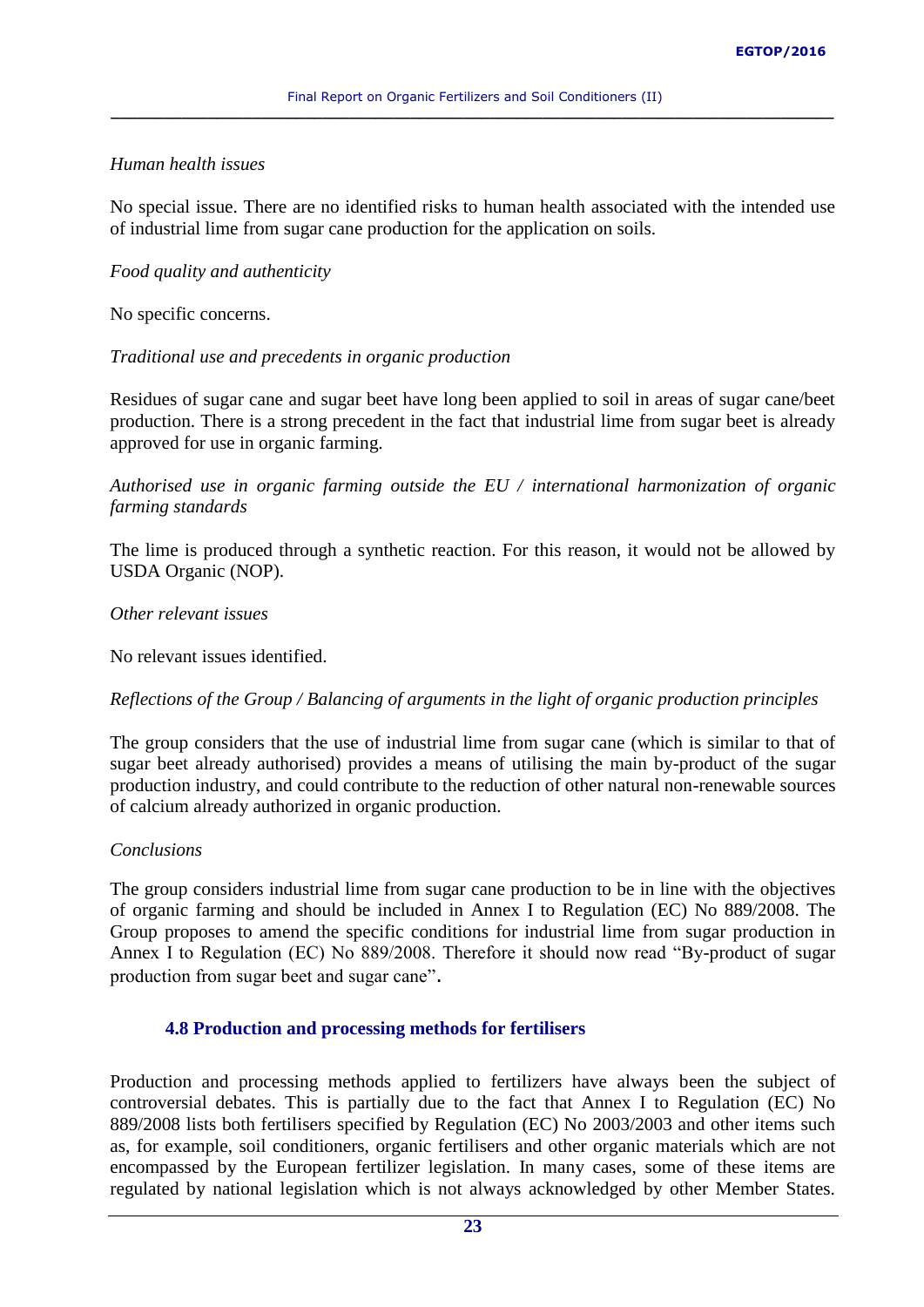Moreover, many of the organic materials listed in Annex I to Regulation (EC) No 889/2008 cannot be directly applied to soil without some degree of physical, chemical or biological processing. Since processing methods can significantly change the physico-chemical characteristics of the fertilisers and the availability of nutrients, the methods themselves are often under critical evaluation. In the following sections, the Group reports its position on the more diffused methods of processing for fertilisers. This evaluation was made without the support of specific dossiers submitted by Member States, consequently the Group only provides a general overview of the issue.

In the following chapter, the production processes have been evaluated on their own merits. However it must be stated that in the evaluation of a product, the process should be evaluated in combination with the product. Moreover, there may be a range of different processes for the production of a certain product which might lead to different recommendations of the appropriate processing methods to be used.

# *4.8.1 Biological methods*

Composting and fermentation are mentioned several times in Annex I to Regulation (EC) No 889/2008, in the context of animal excrements and plant materials.

# *Conclusions*

In the Group's opinion, composting, fermentation and other forms of biological degradation of organic matter, including the use of GMO free microorganisms and fauna, are natural processes and should be allowed for all substances mentioned in Annex I to Regulation (EC) No 889/2008.

# *4.8.2 Mechanical and physical methods (except thermal methods)*

Mechanical and physical processing methods do not change the chemical composition of the raw materials. They influence mainly particle size and also purity. They include methods such as:

- Grinding (up to micrometers particles sizes, larger than 100 nanometers).
- Grading, sieving.
- Centrifugation.
- Crystallization.
- Granulation, pelletization.

# *Specific aspects of particle size*

A Member State inquired about micronization of fertilizers and soil conditioners. Micronization is a process of reducing the average diameter of a particle. Usually the term micronization is used when the particles that are produced are only a few [micrometers](https://en.wikipedia.org/wiki/Micrometre) in diameter (Joshi, 2011). In the Group's opinion traditional methods of micronization (milling, bashing and grinding) are acceptable. However, methods involving other techniques (such as supercritical fluids) may need to be reviewed.

In contrast, the Group is concerned about methods producing nanoparticles (particles smaller than 100 nm). Nanoparticles sometimes have unique properties or behavior attributable to that particle size, which deviates from larger particles of the same material. Thus, nanoparticles have to be considered as new materials, and a separate evaluation is necessary.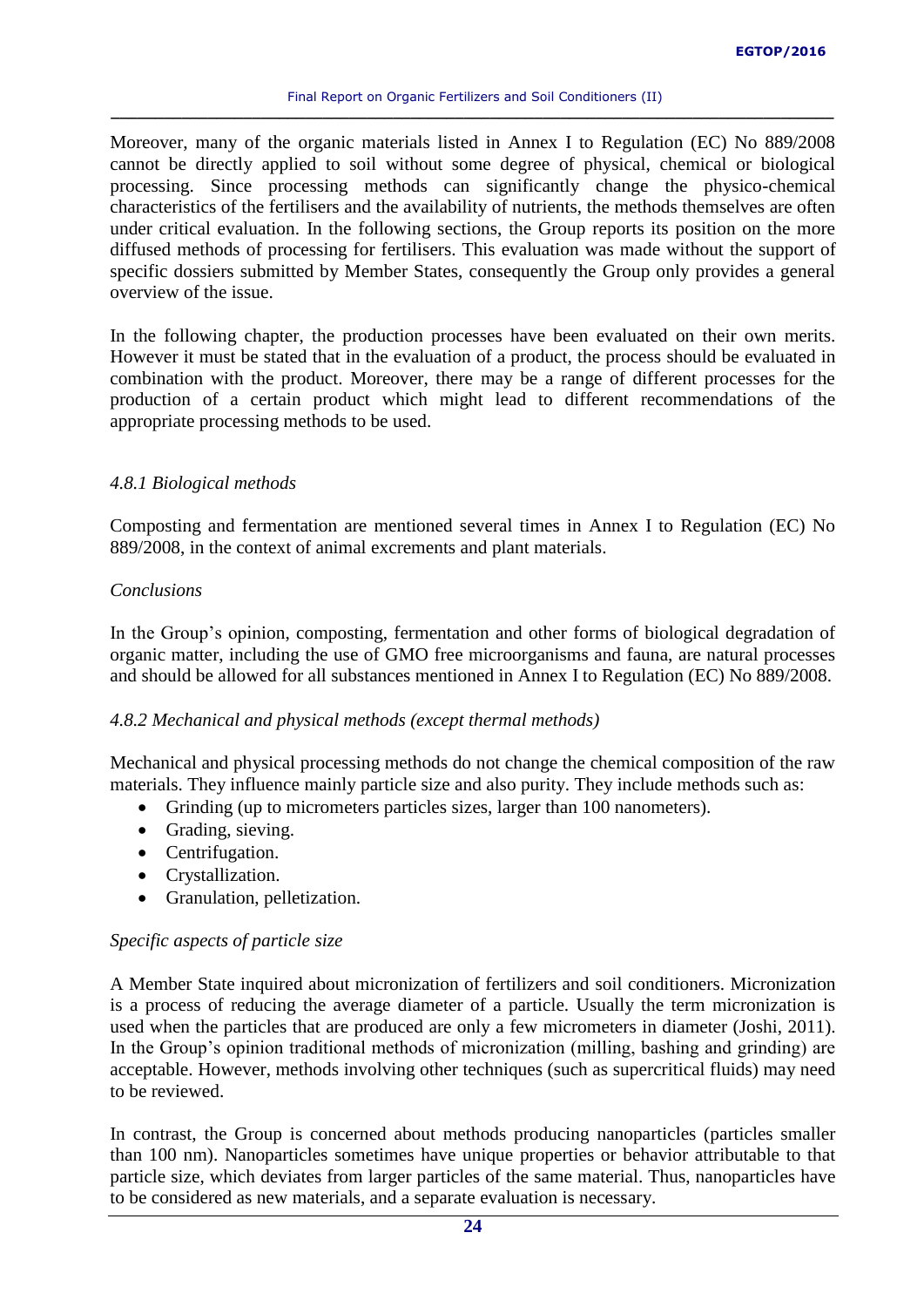# *Conclusions*

In the Group's opinion, mechanical and physical processing methods, except those producing nanoparticles and other methods of micronization, should be allowed for all raw materials mentioned in Annex I to Regulation (EC) No 889/2008.

Methodologies producing nanoparticles and other techniques of micronization should not be automatically allowed, but should be evaluated on a case by case basis with a dossier provided by a Member State.

# *4.8.3 Thermal methods*

Thermal methods can be grouped into dehydration, pyrolysis and combustion according to their influence on the chemical composition of the raw materials.

# *Dehydration*

Dehydration is a physical method that removes water from the raw material without changing its chemical composition. It takes place at temperatures below or slightly above 100 °C. Dehydration is mentioned in Annex I to Regulation (EC) No 889/2008 for farmyard and poultry manure.

Dehydration is an important method to stabilize organic materials, and helps to avoid hygienic risks. The Group assumes that dehydration is applied to a wide range of fertilizers used in organic production.

# *Pyrolysis*

Pyrolysis is a thermochemical decomposition of organic material at elevated temperatures in the absence of oxygen or at low levels of oxygen. It involves the simultaneous change of chemical composition and physical phase, and is irreversible. It takes place at temperatures between 200 and 900 °C. The best-known example of pyrolysis is the production of charcoal from wood. No products produced by pyrolysis are mentioned in Annex I to Regulation (EC) No 889/2008, and it is therefore considered by the authorities of some members states not to be authorized. Some authorities, however, consider pyrolysis to be implicitly allowed by the listing of 'wood ash' in Annex I to Regulation (EC) No 889/2008. The group is not concerned about properly managed pyrolysis processes, but is concerned about potential mismanagement that leads to the production of contaminants such as PACs (polycyclic aromatic carbonates).

# *Combustion*

Combustion (burning) is an exothermic process with takes place in the presence of oxygen, at temperatures above 700 °C. Wood ash which is produced by combustion is already mentioned in Annex I to Regulation (EC) No 889/2008.

# *Conclusions*

In the Group's opinion, dehydration should be allowed for all raw materials mentioned in Annex I to Regulation (EC) No 889/2008. As regards pyrolysis, the Group agrees with the use of this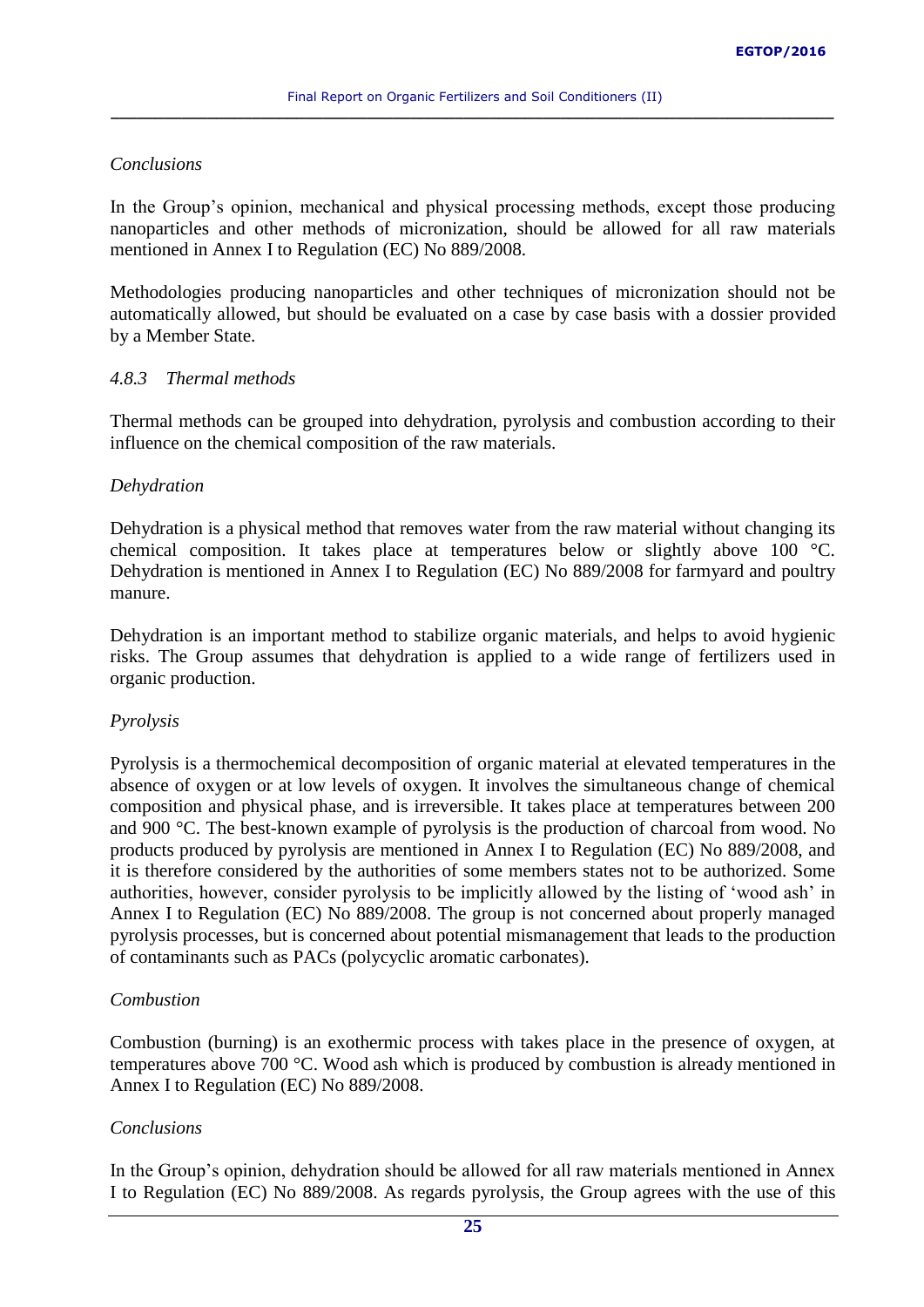method, but is concerned about the potential negative side effects (e.g. emission of pollutants, Conesa et al., 2009) as a consequence of the mismanagement of the process. For this reason, products obtained from pyrolysis should not automatically be approved but a dossier should be submitted for evaluation. Combustion should remain allowed but any additional products obtained from combustion should be evaluated according to the established procedures.

### *4.8.4 Extraction and hydrolysis*

Extraction is a separation process, where the desired substance is dissolved and separated from a solid or liquid matrix. Various extractants (solvents) can be used, and the process can be done at various temperatures and pressures.

Water is the most widely used extractant. Weak acid and alkaline solutions are other important extractants.

Hydrolysis is a process, where complex molecules are cleaved by addition of water molecules. Hydrolysis can be performed with water, with various acid and alkaline solutions, or with enzymes. Heat and increased pressure can be used in some cases.

### *Conclusions*

The Group has no objections to the use of water and enzymes (provided that they are not produced by GMO). As regards acids, alkalis or organic solvents, the Group considers that these should not be generally authorized. The use of such substances should be authorised only after case by case evaluation.

#### *General consideration*

The majority of processing and production methods known to the Group have been considered and listed above, but this does not exclude the possibility that additional methods of production could already be in use or may be utilised in the future. The production methods for some mineral fertilisers (e.g. trace elements) were not considered here as the main focus was on the products and by-products of plant and animal origin.

#### *Transitional measures*

Currently, there are no restrictions on processing methods for producing fertilisers. If authorized processing methods should be specified by the organic regulation in the future, the Group suggests that processing methods not mentioned in this chapter should remain authorized for a transitional period of 2–3 years, to ensure a smooth transition to the principles outlined here. During this period, the sector may evaluate alternative production methods from the list mentioned here. If these are unsuccessful, a dossier for the authorization of additional production methods will have to be submitted and should preferably be evaluated before the transitional period terminates.

# <span id="page-25-0"></span>**4.9 Additives and preservatives in commercial fertilizers**

There are no specific references for fertilizer additives and preservatives in the EU organic regulations.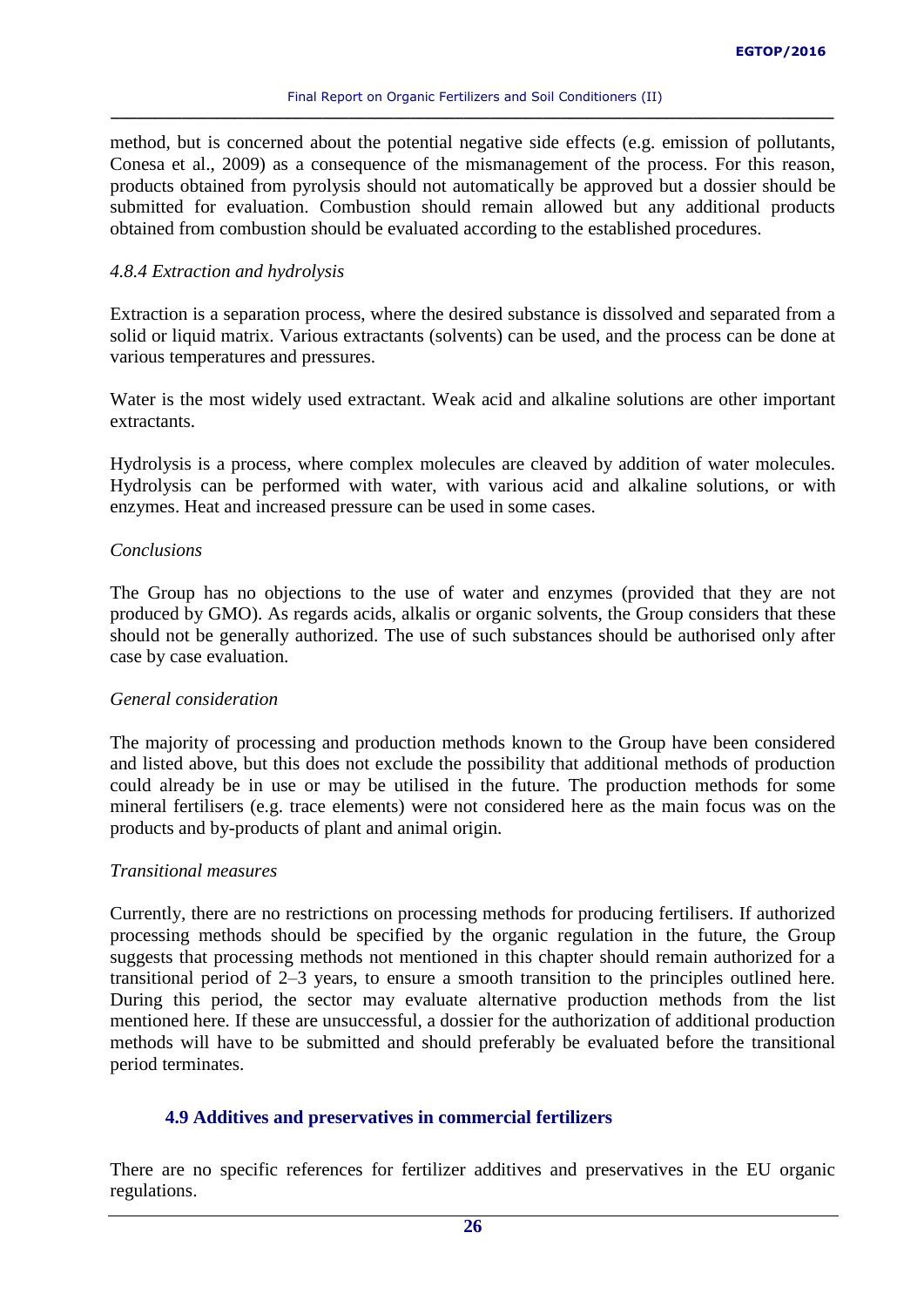There are two kinds of fertilizer additives: agronomic and technological additives (Traon *et al*., 2014). An **agronomic additive** is *any substance or microorganism, in the form in which it is supplied to the user, added to a fertiliser, soil improver, growing medium with the intention to improve the agronomic efficacy of the final product and/or to modify the environmental fate of the nutrients released by the fertiliser, the soil improver or the growing medium, or any combination of such substances and/or microorganisms intended for this use*. On the other hand, a **technological additive** is used to improve the manufacturing, processing, preparation, treatment, packaging, transport or storage of fertilizers without any direct agronomic effects. In the Group's opinion, preservatives are a form of technological additive.

The Group considers that all substances in Annex I to Regulation (EC) No 889/2008 can be used as agronomic additives either as single substances or combination of substances.

The Group did not have the specific expertise to carry out a full evaluation of all agronomic and technological fertilizer additives. This is an issue that should be discussed in the future and the Group recommends that this should be done in the event that Regulation (EC) No 2003/2003 is revised. However, as a general rule, in the Group's opinion a technological additive should not normally be present in organic fertilizers and should only be used when there is a clearly demonstrated need. For example, preservatives may be necessary in some liquid fertilizers to prevent decay by microbial growth. In relation to this question, as far as the dossier regarding Leonardite – Potassium humate is concerned as submitted by the Czech Republic, the Group noted that the forms and the document attached to support the request refer partially to the use of the product as a feed additive and partially to the use as a fertilizer. The use as feed additive cannot be evaluated in the framework of the present report. The Group considers leonardite – potassium humate as a specially processed form of leonardite (which is already authorized). Since the production and processing methods and the additives and preservatives utilized were not reported in the provided dossier, the Group could not evaluate the product.

# <span id="page-26-0"></span>**4.10 Specifications of use categories in Annex I to Regulation (EC) No 889/2008**

In the Group's opinion, the three categories "Composted or fermented mixture of household waste", "Composted or fermented mixture of vegetable matter" and "Biogas digestate containing animal by-products co-digested with material of plant or animal origin", should be kept as they are in the last revision of Annex I to Regulation (EC) No 889/2008. This is due to the fact that the origins, types of raw materials, production processes, chemical composition, properties of the final products and the agronomic utilization are different. For instance, biogas digestate (which can in fact be obtained from both plant, and animal sources used either separately or mixed) is characterised by nutrient rich organic matter that is more easily mineralised in soil compared to composts. Composted or fermented mixture of household waste is also a nutrient rich organic matter but it is less easily mineralised when compared to biogas digestate and it has a relatively higher risk of contamination compared to composted or fermented mixture of vegetable matter. For this reason, in the Group's opinion, the heavy metal limits imposed by Regulation (EC) No 889/2008 for this category of compost are not needed for the compost made from mixtures of vegetable matter.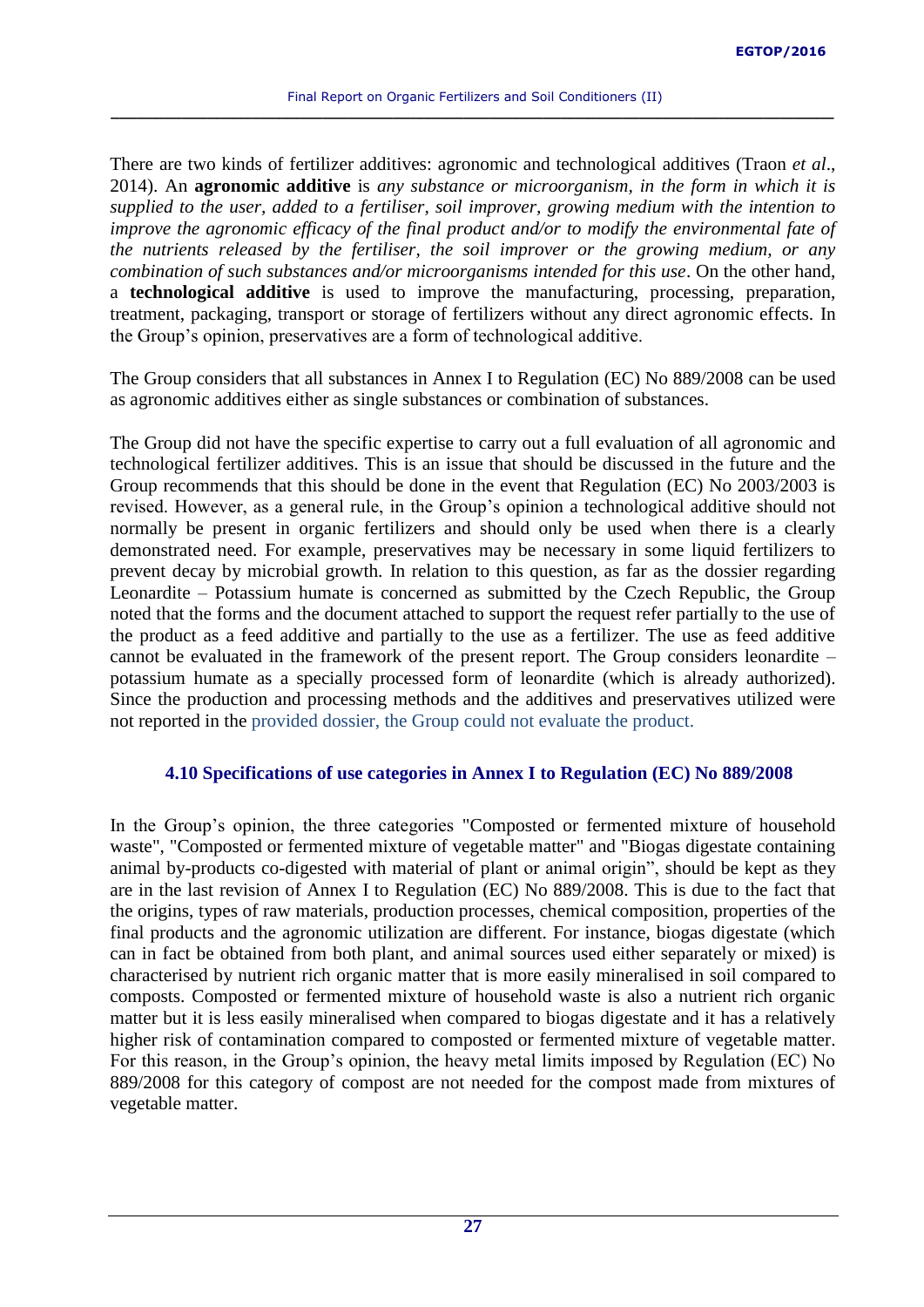# <span id="page-27-0"></span>**4.11 Specifications of limits of heavy metals in categories in Annex I to Regulation (EC) No 889/2008**

The issue of heavy metals limits for relevant categories of fertilisers has been raised more than once in recent years. Fertilisers and soil conditioners listed in Annex I to Regulation (EC) No 889/2008 belong to categories of products whose agronomic utilization is extremely wide and diverse. Moreover, the risk of toxicity of heavy metals applied to soil through fertilization and amendments depends on the amount of heavy metals applied and on many other factors like soil physico-chemical and biological processes. This makes the specification of maximum limits of heavy metals for each category of Annex I extremely difficult. For animal excrement based fertilizers, the heavy metal content (especially Cu and Zn) is often due to the high concentration of trace elements added to feed as nutritional additives (Annex VI to Regulation (EC) No 889/2008). The Feed Report II (EGTOP, 2015) has already pointed out that the levels of some specific trace elements in organic husbandry feed might exceed by far the need of the animals. These excesses of nutritional additives in livestock diets lead to their high concentrations in animal excrements. In the Group's opinion the reduction of levels of heavy metals such as Zn and Cu in animal feed is a more useful approach than placing restrictive limits on the animal manure.

However, the Group is aware of the fact that some materials of Annex I to Regulation (EC) No 889/2008 have a higher risk of heavy metal contamination than others. This is the case for Sapropel and composted household wastes (see discussion above). Authorization of new products should include an evaluation of the need for heavy metals limits.

In the group's opinion no additional limits of heavy metals in existing categories of Annex I to Regulation (EC) No 889/2008 are needed. Some organic associations (e.g. Bioland, KRAV or UK Soil Association organic standards) have specified maximum permitted levels of application of heavy metals within the fertilizer, soil conditioner, pest control agents and other products. For instance, according to standards for KRAV certified production, annual application of lead, cadmium, copper, chromium, mercury, nickel and zinc applied with the organic fertilizers, soil conditioners and plant protection products should not exceed 50, 0.75, 500, 50, 1, 50 and 700 g per hectare, respectively. The Group does not comment on limits on heavy metals provided by private organisations, but strongly affirms the need that at European level, any limit on heavy metal is determined as a result of the application of a rigorous scientific methodology. In the Group's opinion, a holistic and comprehensive approach which takes into account the contribution of all the steps of the production chain can be successful in the reduction of the total load of heavy metals applied to agricultural soils.

# <span id="page-27-1"></span>**4.12 Plant extracts as fertilizers**

Regarding plant extracts used as fertilisers, the Group was asked whether specific extraction methods should be required or prohibited. As explained in section 4.7, the Group has no objections to the use of water and enzymes (provided that they are not produced by GMO), while acids, alkalis or organic solvents should only be authorised if their use is essential.

In the Group's opinion, plant extracts are considered to be covered under the category of *Products and by-products of plant origin for fertilizers* of Annex I to Regulation (EC) No 889/2008. Some plant extracts have not only a fertilizing effect, but also other effects on crops, which is why they are sometimes described as 'plant strengtheners' or 'plant biostimulants'.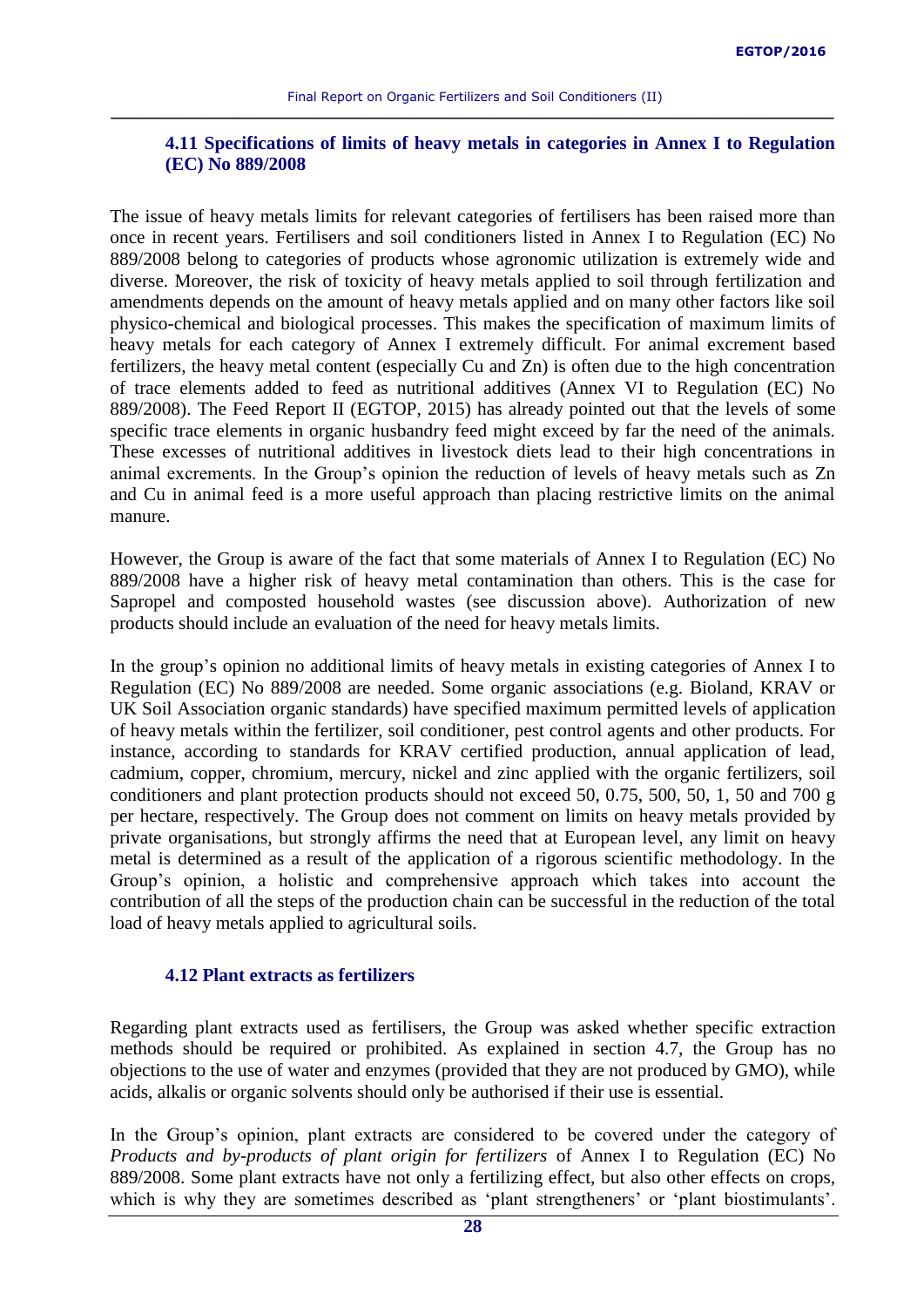However, it is extremely difficult to differentiate one effect from the other. In order to achieve the desired effect as plant strengthener/biostimulant, it may sometimes be necessary to carry out the extraction with alcohol, plant oil, acids, alkalis or organic solvents. In these cases, the Group recommends that acids, alkalis or organic solvents may be used, because of the possible positive effects of plant strengthening on organic production.

The issue of plant extracts might have to be reconsidered/adapted, if the fertilizer regulation (Regulation (EC) No 2003/2003) should be revised.

# <span id="page-28-0"></span>**4.13 On having a fast-track review procedure for non-problematic (uncomplicated) fertilizers such as soil conditioners**

As proposed by a Member State "Our suggestion is that a dossier can be prepared by a Member State on an uncomplicated substance and sent to COM and the other Member States suggesting this substance. If no objections are received within a certain period (1-2 months), the substance will be adopted in the annexes of the organic regulation. If any objection is received, the substance should be evaluated by the usual procedure by the EGTOP".

In the Group's opinion the term 'non-problematic' is too subjective and potentially misleading. A major problem is how to decide whether a proposed substance is 'less problematic' or 'more problematic'. Nevertheless, the Group is sensitive to a fast tracked approach to approval and has assessed the advantages and disadvantages below.

The main advantage of a fast-track review of 'less problematic' substances under Annex I to Regulation (EC) No 889/2008 is that it saves time, effort and costs. In the past, the inclusion of new substances has often taken several years. In the case of fast-track review, substances would be quickly made available to organic farmers after their approval and this could encourage innovation in organic production. A disadvantage of fast-track review is that substances might appear to be uncomplicated when they are proposed, but may later turn out to be problematic when they are in use. Such situations should be avoided as much as possible, because they could compromise stakeholder trust. Although this possibility theoretically exists also in the normal inclusion process, full evaluation by EGTOP greatly reduces the likelihood of such an event.

In the Group's opinion it is crucial that the approval of substances authorized as organic fertilizers and soil conditioners remains fully under the control of the current procedure. Thus, the disadvantages of the proposed fast-track review of approval are considered to carry more weight than the advantages. In the group's opinion all proposed inputs should be equally evaluated but the overall process should be speeded up.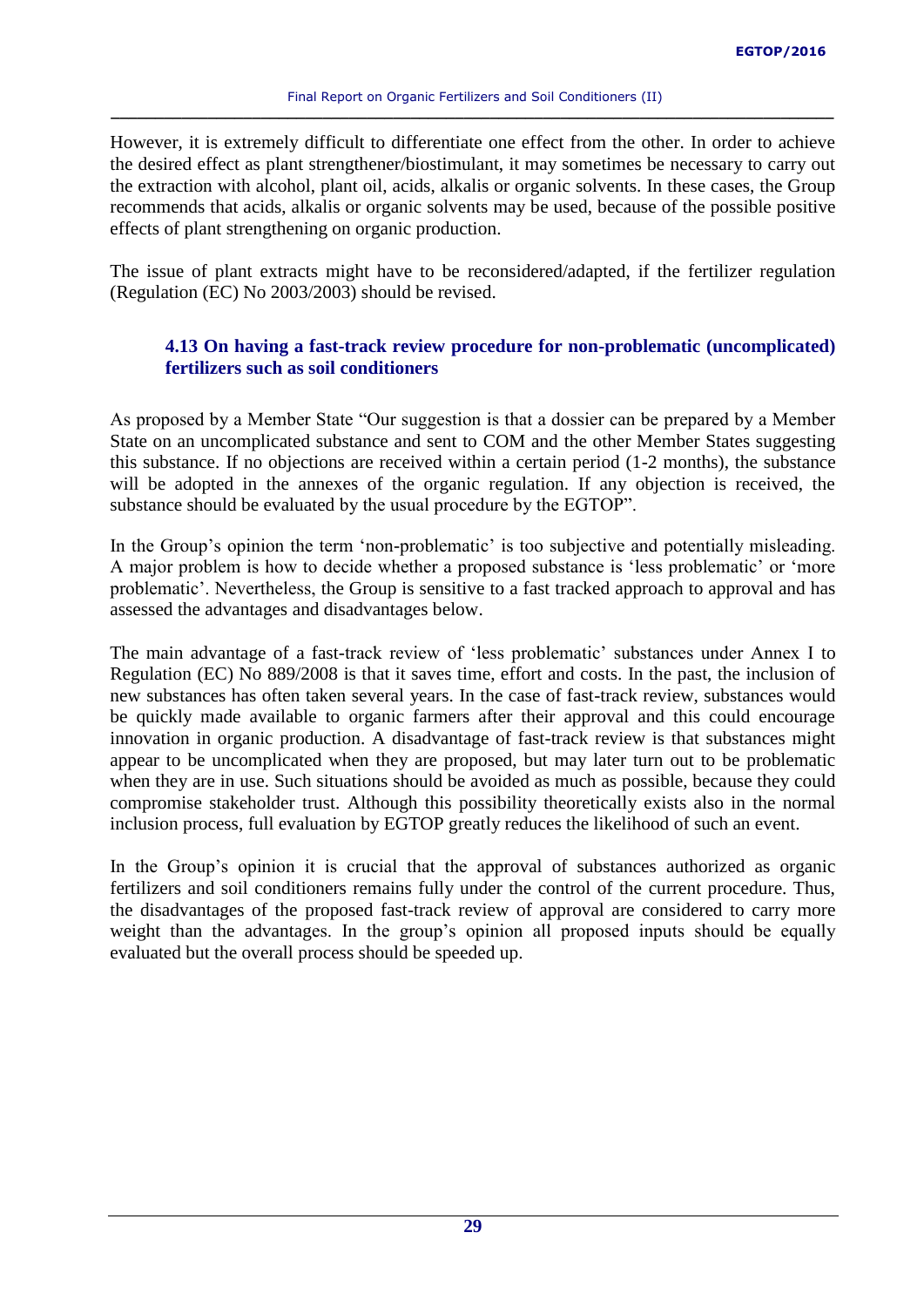# <span id="page-29-0"></span>**5 REFERENCES**

Codex Alimentarius – Organically produced Foods (2013).

Commission Regulation (EC) No 2003/2003 of 13 October 2003 relating to fertilisers.

Commission Implementing Regulation (EU) No 354/2014 of 8 April 2014 amending and correcting Regulation (EC) 889/2008 laying down detailed rules for the implementation of Council Regulation (EC) 834/2007 on organic production and labeling of organic products with regards to organic production, labeling and control.

Commission Regulation (EC) No 889/2008 of 5 September 2008 laying down detailed rules for the implementation of Council Regulation (EC) No 834/2007 on organic production and labelling of organic products with regard to organic production, labelling and control .

Conesa, J.A., Font, R., Fullana, A., Martín-Gullón, I. Aracil, I., Gálvez, A., Moltó, J., Gómez-Rico, M.F. 2009. Comparison between emissions from the pyrolysis and combustion of different wastes. Journal of Analytical and Applied Pyrolysis, 84 (1), pp. 95 – 102.

Council Regulation (EC) No 834/2007 of 28 June 2007 on organic production and labelling of organic products and repealing Regulation (EEC) No 2092/91.

Daniel Traon, Laurence Amat, Ferdinand Zotz and Patrick du Jardin, 2014. A Legal Framework for Plant Biostimulants and Agronomic Fertiliser Additives in the EU. Report for the European Commission Enterprise & Industry Directorate – General.

Decreto Legislativo 75/2010. 2010. Riordino e revisione della disciplina in materia di fertilizzanti, a norma dell'articolo 13 della legge 7 luglio 2009, n. 88.

Ghaly, A.E. and MacDonald, K.N. 2012. Drying of poultry manure for use as animal feed. American Journal of Agricultural and Biological Sciences, 2012, 7 (3), 239-254.

Joshi, J.T. (2011). A review on micronization techniques. Journal of pharmaceutical science and technology, 3: 651-681.

KRAW. 2006. Standards for KRAV certified production. Uppsala, Sweden.

Lampkin, N. 1990. Organic Farming p 628. Farming Press, Ipswich, UK

Landini M., Gonzali S., Kiferle C., Tonacchera M., Agretti P., Dimida A., et al. (2012). Metabolic engineering of the iodine content in Arabidopsis. Sci. Rep. 2. 338.

Løes, Anne-Kristin, Cooper, Julia and Gascoyne, Kate (2015) Facing up to the phosphorous challenge. Organic Farming magazine of Soil Association, UK, September 2015 (2), pp. 36-37.

Oelofse, Myles; Jensen, L.S. and Magid, Jakob (2013) The implications of phasing out conventional nutrient supply in organic agriculture: Denmark as a case. Organic Agriculture, 3 (1), pp. 41-55.

Regulation (EC) No 1107/2009 of the European parliament and of the council of 21 October 2009 concerning the placing of plant protection products on the market and repealing Council Directives 79/117/EEC and 91/414/EEC.